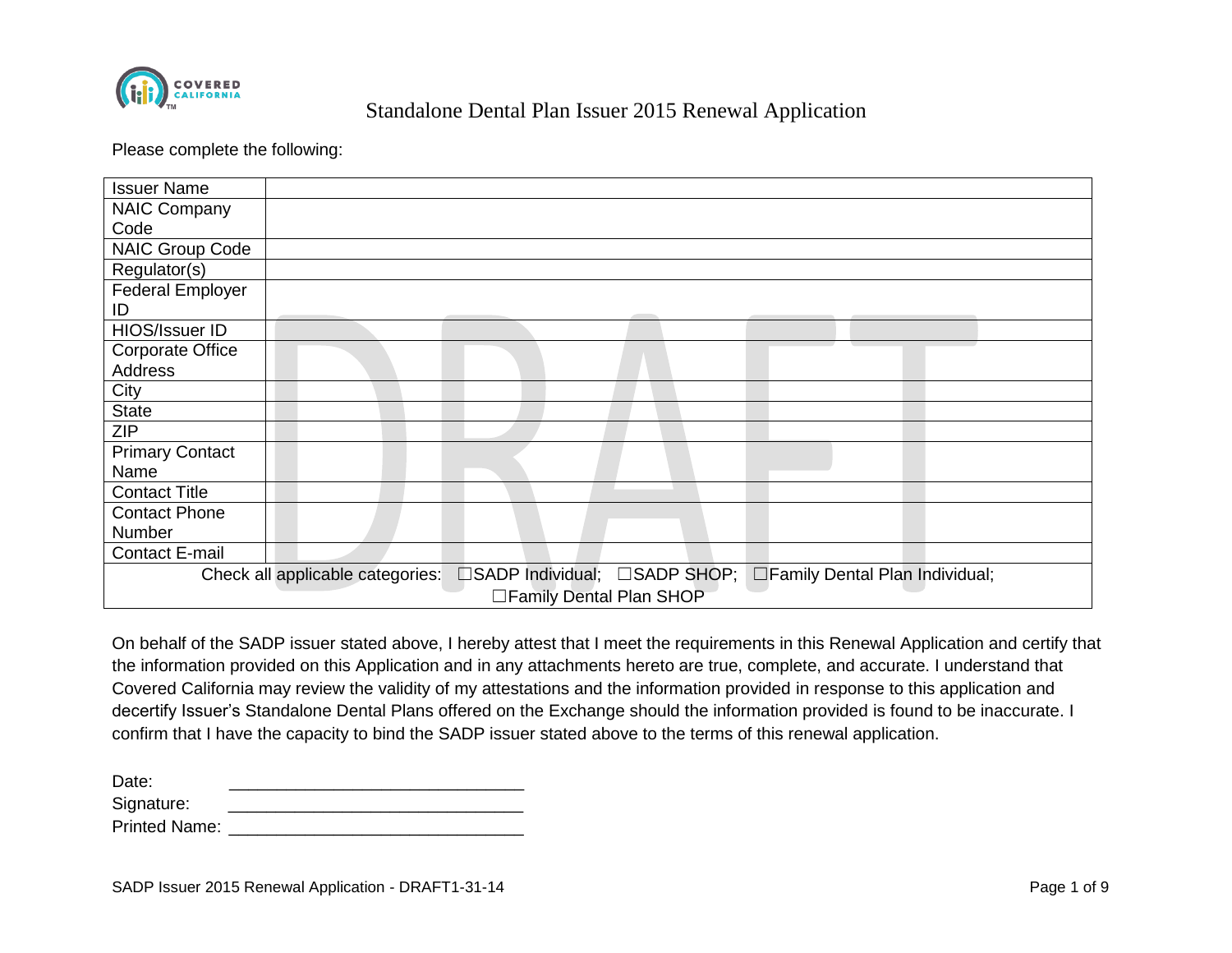

| ×<br>۰ |  |
|--------|--|

| Title:                        |                                                                                                                                                                                                                                                                                                                                                                                                                        |                           |                                                                                                       |                               |                            |                                                                                   |
|-------------------------------|------------------------------------------------------------------------------------------------------------------------------------------------------------------------------------------------------------------------------------------------------------------------------------------------------------------------------------------------------------------------------------------------------------------------|---------------------------|-------------------------------------------------------------------------------------------------------|-------------------------------|----------------------------|-----------------------------------------------------------------------------------|
|                               | <b>Requirements</b>                                                                                                                                                                                                                                                                                                                                                                                                    | <b>Federal</b><br>Law     | <b>State</b><br>Law                                                                                   | <b>Board</b><br><b>Policy</b> | Yes/No                     | <b>Comments/Explanation</b><br><b>s</b> (Responses shall not<br>exceed 250 words) |
|                               | I. Licensed and in Good Standing                                                                                                                                                                                                                                                                                                                                                                                       |                           |                                                                                                       |                               |                            |                                                                                   |
| 1.1                           | Confirm that SADP issuer possesses and<br>maintains its license to offer health insurance and<br>is in good standing with applicable state, and<br>federal authorities. Good standing means that the<br>applicant has no material fines, no material<br>penalties levied or material ongoing disputes with<br>applicable licensing authorities in the last two years<br>(See Appendix A - Definition of Good Standing) | 45 CFR<br>\$156.200(b)(4) |                                                                                                       |                               | $\Box$ Yes<br>$\square$ No |                                                                                   |
| 1.2                           | Are you seeking any material modification of an<br>existing license from the California Department of<br>Managed Health Care for any commercial<br>individual or small group products offered or<br>proposed to be offered through Covered<br>California? If yes, explain what modifications you<br>are seeking and when those are anticipated to be<br>approved?                                                      |                           |                                                                                                       |                               | $\Box$ Yes<br>$\square$ No |                                                                                   |
| 1.3                           | By submitting this application, SADP issuer agrees<br>to negotiate a contract or contract amendment for<br>2015 in good faith with Covered California that will<br>establish the terms and conditions of the business<br>relationship.                                                                                                                                                                                 |                           |                                                                                                       |                               | $\Box$ Yes<br>$\square$ No |                                                                                   |
| II. Provider Network Adequacy |                                                                                                                                                                                                                                                                                                                                                                                                                        |                           |                                                                                                       |                               |                            |                                                                                   |
| 2.1                           | As a general requirement, SADP issuer must<br>maintain continuing compliance with California<br>provider network adequacy standards, laws &<br>regulations established by the applicable regulatory<br>agency. Applicant understands that provider<br>network adequacy for its Covered California<br>products will be determined by the applicable state<br>regulatory agency and verified by Covered                  | 45 CFR<br>\$156.230(a)(2) | Health<br>and<br>Safety<br>Code<br>§1367.0<br>3;28<br>CCR §<br>1300.67<br>$.2.2$ and<br>Ins<br>Code § |                               | $\Box$ Yes<br>$\square$ No |                                                                                   |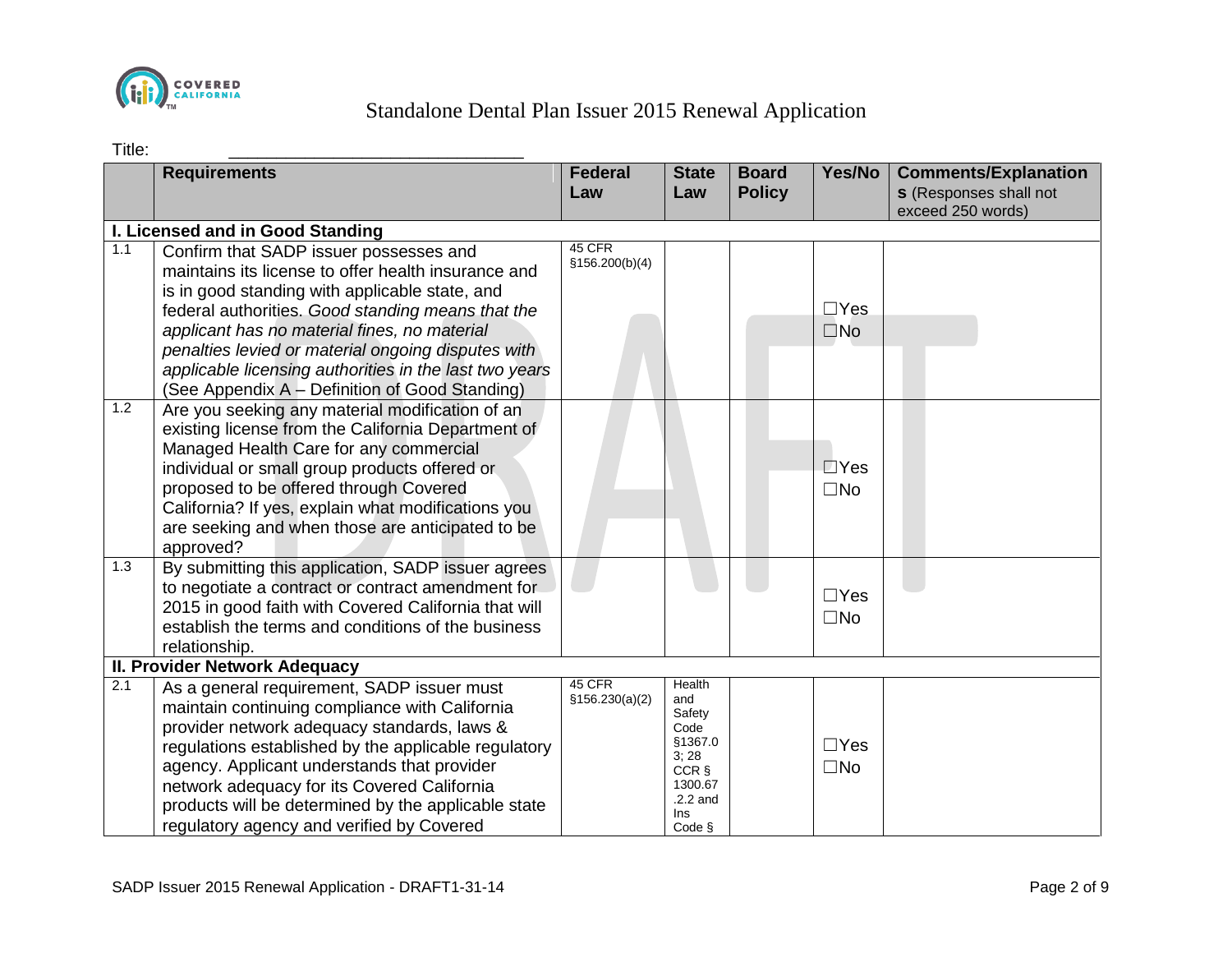

|                  | <b>Requirements</b>                                                                                                                                                                                                                                                                                                                                                                                                                                                              | <b>Federal</b><br>Law | <b>State</b><br>Law                           | <b>Board</b><br><b>Policy</b> | Yes/No                     | <b>Comments/Explanation</b><br><b>s</b> (Responses shall not |
|------------------|----------------------------------------------------------------------------------------------------------------------------------------------------------------------------------------------------------------------------------------------------------------------------------------------------------------------------------------------------------------------------------------------------------------------------------------------------------------------------------|-----------------------|-----------------------------------------------|-------------------------------|----------------------------|--------------------------------------------------------------|
|                  | California.<br>SADP issuer agrees to maintain a legally compliant<br>provider network for each product offering (DPPO,<br>DHMO, DEPO) which includes sufficient number<br>and types of providers to ensure that all services<br>are accessible in a timely fashion to its Covered<br>California enrollees.                                                                                                                                                                       |                       | 10133.5<br>and 10<br>CCR §<br>2240-<br>2240.5 |                               |                            | exceed 250 words)                                            |
| $\overline{2.2}$ | SADP issuer agrees to maintain its provider<br>network and continue to meets regulatory<br>requirements based on SADP's 2015 Covered<br>California projected and actual enrollment. Submit<br>2015 enrollment projections by product that SADP<br>issuer intends to propose for 2015 by completing<br>Attachment A (QHP 2015 Enrollment Projections).                                                                                                                            |                       |                                               |                               | $\Box$ Yes<br>$\square$ No |                                                              |
| $\overline{2.3}$ | SADP products proposed for 2015 must cover the<br>entire geographic service area for which the issuer<br>is licensed in a rating region. Provide an updated<br>geographic service area by product type for 2015<br>by completing Attachment B1-SERFF Service<br>Area Template (use SERFF <sup>1</sup> template current at<br>the date of submission), Attachment B2 - Plan<br>Type by Rating Region (Individual), and/or<br>Attachment B3 - Plan Type by Rating Region<br>(SHOP) |                       |                                               |                               |                            |                                                              |
|                  | III. Contracting with Dental Providers Who Serve the Low Income and Uninsured Populations                                                                                                                                                                                                                                                                                                                                                                                        |                       |                                               |                               |                            |                                                              |
| 3.1              | Describe how SADP issuer is continuing to meet or<br>exceed Covered California's network contracting<br>requirements as defined in SADP Contract Article<br>3.06.<br>IV. Quality and Delivery System Reform                                                                                                                                                                                                                                                                      |                       |                                               |                               |                            |                                                              |
|                  |                                                                                                                                                                                                                                                                                                                                                                                                                                                                                  |                       |                                               |                               |                            |                                                              |

<sup>————————————————————&</sup>lt;br><sup>1</sup> System for Electronic Rate and Form Filing; developed and owned by the National Association of Insurance Commissioners.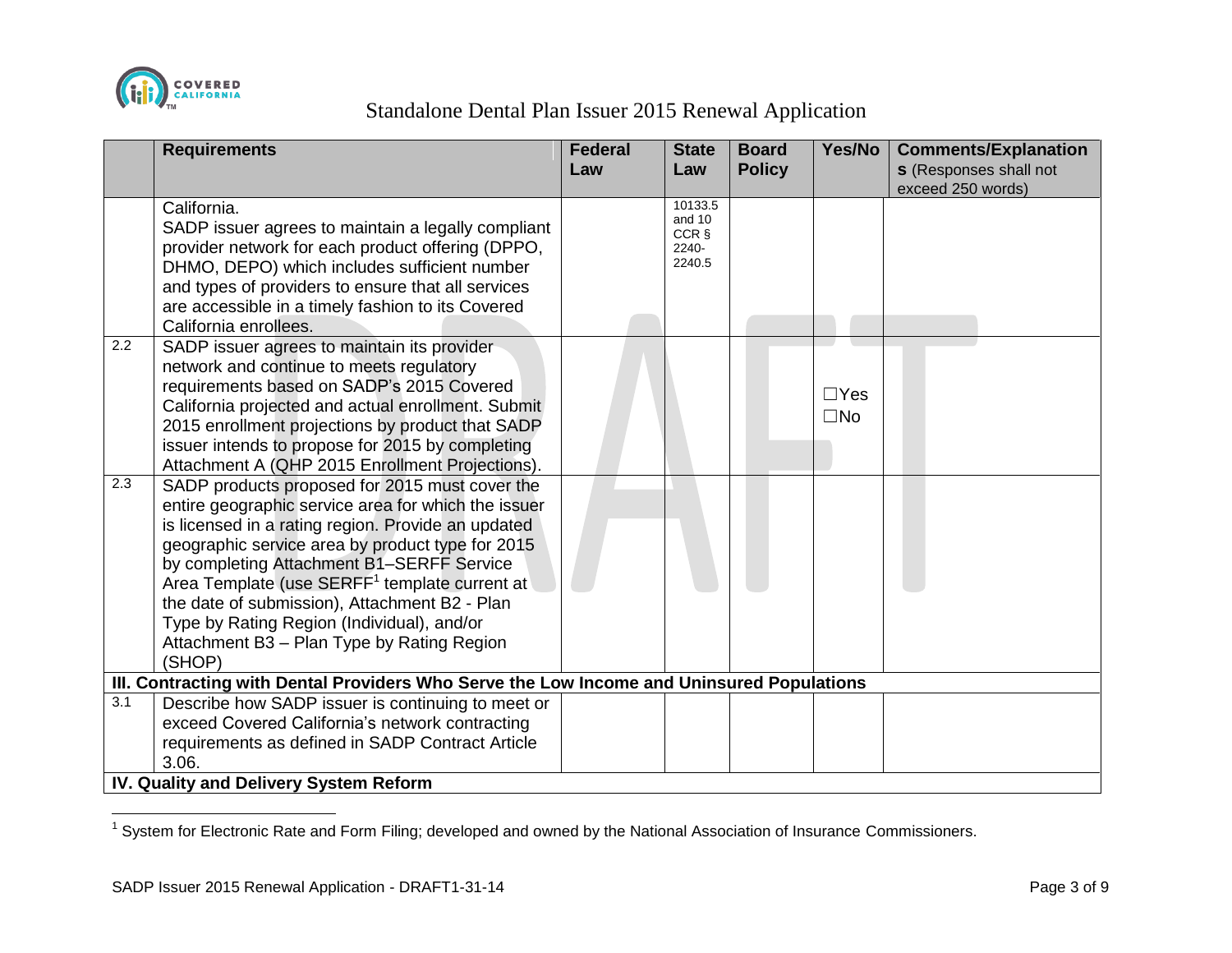

 $\overline{a}$ 

|                  | <b>Requirements</b>                                                 | <b>Federal</b><br>Law | <b>State</b><br>Law | <b>Board</b><br><b>Policy</b> | Yes/No       | <b>Comments/Explanation</b><br><b>s</b> (Responses shall not |
|------------------|---------------------------------------------------------------------|-----------------------|---------------------|-------------------------------|--------------|--------------------------------------------------------------|
| 4.1              | Describe SADP's process to ensure that SADP                         |                       |                     |                               |              | exceed 250 words)                                            |
|                  | issuer can comply with SADP Contract Data                           |                       |                     |                               |              |                                                              |
|                  | Submission Requirements (as defined in Appendix                     |                       |                     |                               |              |                                                              |
|                  | C) to Covered California.                                           |                       |                     |                               |              |                                                              |
| 4.2              | SADP agrees to submit claims and encounter <sup>2</sup> data        |                       |                     |                               |              |                                                              |
|                  | in the requested format to a third party vendor                     |                       |                     |                               | $\Box$ Yes   |                                                              |
|                  | selected by Covered California for the purpose of                   |                       |                     |                               | $\square$ No |                                                              |
|                  | performing clinical analytics.                                      |                       |                     |                               |              |                                                              |
| 4.3              | Confirm that SADP will submit, upon request, to the                 |                       |                     |                               |              |                                                              |
|                  | Exchange dental utilization reporting to include the                |                       |                     |                               | $\Box$ Yes   |                                                              |
|                  | measure numerator, denominator, and rate for the                    |                       |                     |                               | $\square$ No |                                                              |
|                  | required measures set in the SADP Contract                          |                       |                     |                               |              |                                                              |
|                  | Attachment 14 Chart 3.                                              |                       |                     |                               |              |                                                              |
| 5.1              | <b>V. Operational Readiness and Capacity</b>                        |                       |                     |                               |              |                                                              |
|                  | SADP issuer confirms that it can and will                           |                       |                     |                               |              |                                                              |
|                  | accurately, appropriately and timely populate and                   |                       |                     |                               |              |                                                              |
|                  | submit SERFF templates at the request of Covered<br>California for: |                       |                     |                               | $\Box$ Yes   |                                                              |
|                  | (1) Rates (Attachment D1 & D2)                                      |                       |                     |                               | $\square$ No |                                                              |
|                  | (2) Service Area (Attachment B1)                                    |                       |                     |                               |              |                                                              |
|                  | (3) Plan/Benefit Designs (Attachment F)                             |                       |                     |                               |              |                                                              |
|                  | (4) Network (Attachment G)                                          |                       |                     |                               |              |                                                              |
| $\overline{5.2}$ | Demonstrate through existing SADP contract                          |                       |                     |                               |              |                                                              |
|                  | compliance or systems testing that SADP issuer                      |                       |                     |                               |              |                                                              |
|                  | operates systems which can accurately and timely                    |                       |                     |                               |              |                                                              |
|                  | report electronic data to Covered California using                  |                       |                     |                               |              |                                                              |
|                  | national standards for electronic transactions.                     |                       |                     |                               |              |                                                              |
| 5.3              | Demonstrate, through submission of a March 2014                     |                       |                     |                               |              |                                                              |
|                  | audit report or systems testing, as applicable, that                |                       |                     |                               |              |                                                              |
|                  | SADP issuer can accept 834, 820 and other                           |                       |                     |                               |              |                                                              |

 $2$  Claims and encounter data reflect a health care visit by an enrollee to a provider of care or service.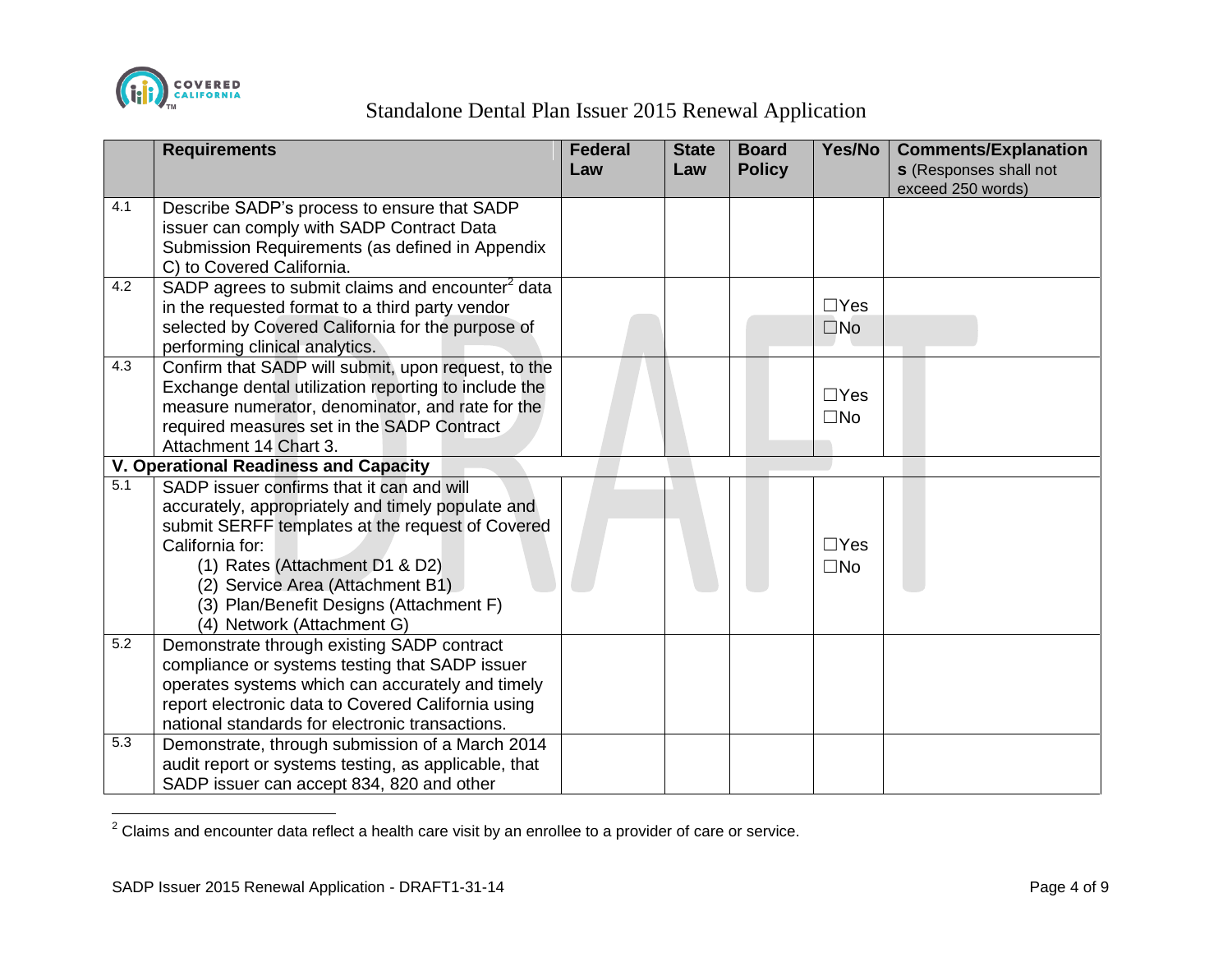

|     | <b>Requirements</b>                                                                                                                                                                                                                                                                                                                                                                                                                                                                                                                                                                                                                                                                                      | <b>Federal</b><br>Law | <b>State</b><br>Law | <b>Board</b><br><b>Policy</b> | Yes/No                     | <b>Comments/Explanation</b><br><b>s</b> (Responses shall not<br>exceed 250 words) |
|-----|----------------------------------------------------------------------------------------------------------------------------------------------------------------------------------------------------------------------------------------------------------------------------------------------------------------------------------------------------------------------------------------------------------------------------------------------------------------------------------------------------------------------------------------------------------------------------------------------------------------------------------------------------------------------------------------------------------|-----------------------|---------------------|-------------------------------|----------------------------|-----------------------------------------------------------------------------------|
|     | standard transaction electronic files for enrollment<br>and premium remittance in an accurate, consistent<br>and timely fashion and utilize the information for its<br>intended purpose (see Attachment C1 & C2)                                                                                                                                                                                                                                                                                                                                                                                                                                                                                         |                       |                     |                               |                            |                                                                                   |
| 5.4 | SADP agrees to submit contracting or participating<br>provider lists and related information in a format as<br>required by Covered California and at intervals<br>requested by Covered California for the purposes<br>of populating the centralized provider directory and<br>to permit Covered California to perform network<br>analytics.                                                                                                                                                                                                                                                                                                                                                              | 45 CFR<br>§156.230(b) |                     |                               | $\Box$ Yes<br>$\square$ No |                                                                                   |
| 5.5 | Describe how SADP issuer's computer systems<br>can accurately and timely maintain an electronic<br>interface with CalHEERS. Unless applicant can<br>demonstrate this requirement through contract<br>compliance, applicant must be available for testing<br>data interfaces with the Exchange no later than<br>July 1, 2014. SADP must maintain computer<br>systems for testing any future modifications to the<br>interface design and data interchange. SADP must<br>maintain the service levels agreed to in the Trading<br>Partner Agreement, as applicable. Covered<br>California requires SADPs to sign a Trading<br>Partner Agreement in order to participate in the<br>required systems testing. |                       |                     |                               |                            |                                                                                   |
| 5.6 | Describe the SADP issuer's systems ability to<br>generate invoices for new members, which must be<br>fully operational no later than October 15, 2014.                                                                                                                                                                                                                                                                                                                                                                                                                                                                                                                                                   |                       |                     |                               |                            |                                                                                   |
| 5.7 | Describe SADP issuer's systems which must<br>accept premium payments from members no later<br>than October 15, 2014 made using paper checks,<br>cashier's checks, money orders, EFT and all                                                                                                                                                                                                                                                                                                                                                                                                                                                                                                              |                       |                     |                               |                            |                                                                                   |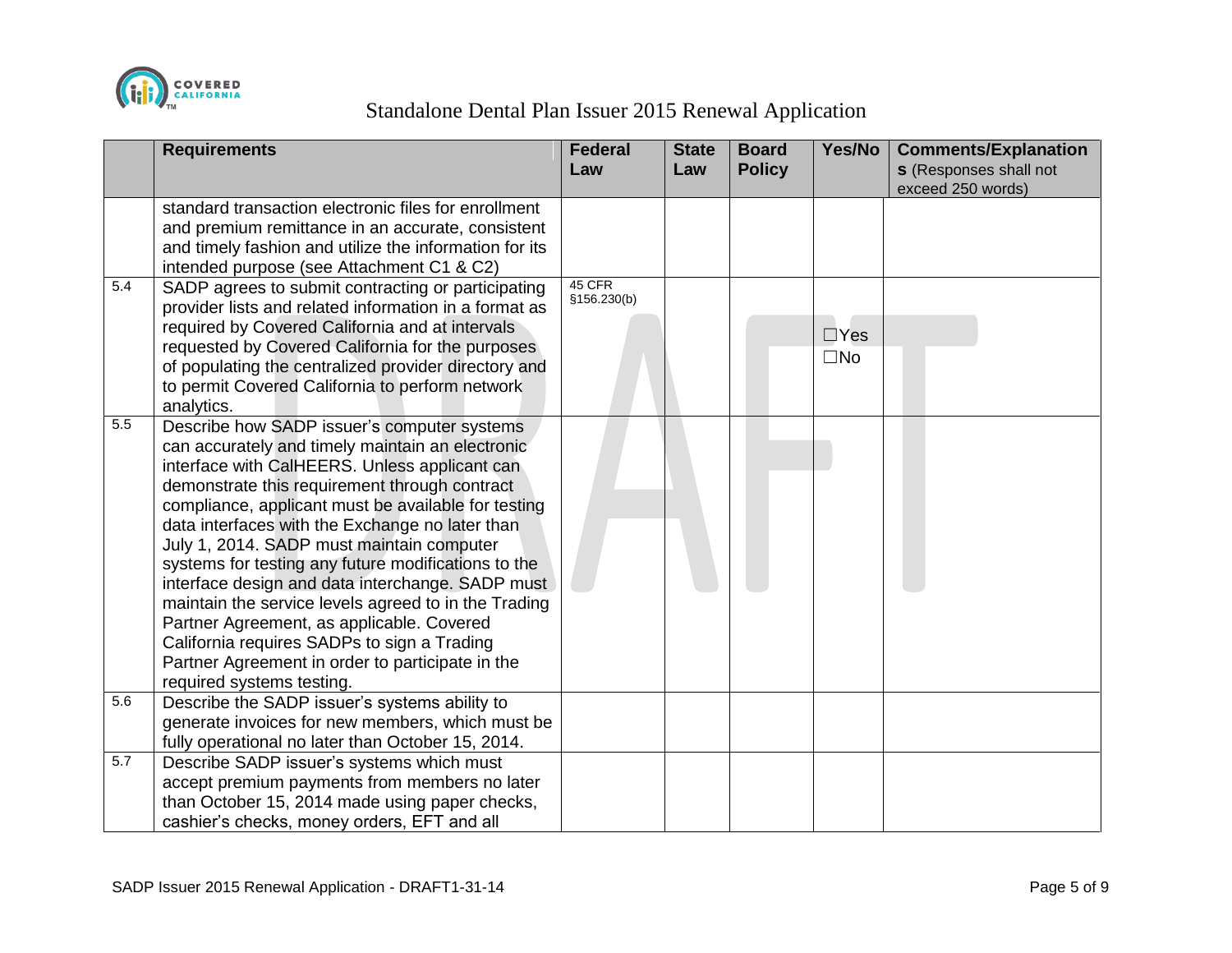

|      | <b>Requirements</b>                                   | <b>Federal</b><br>Law | <b>State</b><br>Law | <b>Board</b><br><b>Policy</b> | Yes/No       | <b>Comments/Explanation</b><br><b>s</b> (Responses shall not |
|------|-------------------------------------------------------|-----------------------|---------------------|-------------------------------|--------------|--------------------------------------------------------------|
|      |                                                       |                       |                     |                               |              | exceed 250 words)                                            |
|      | general purpose pre-paid debit cards and credit       |                       |                     |                               |              |                                                              |
|      | cards. If such systems are not currently in place,    |                       |                     |                               |              |                                                              |
|      | describe plans to implement such systems,             |                       |                     |                               |              |                                                              |
|      | including any potential vendors, if applicable, and   |                       |                     |                               |              |                                                              |
|      | an implementation work plan with timeline.            |                       |                     |                               |              |                                                              |
| 5.8  | Describe how SADP issuer will maintain sufficient     |                       |                     |                               |              |                                                              |
|      | staffing in the customer service center to meet       |                       |                     |                               |              |                                                              |
|      | contractual performance goals.                        |                       |                     |                               |              |                                                              |
| 5.9  | Describe SADP issuer's plans that are in place for    |                       |                     |                               |              |                                                              |
|      | the purpose of detecting and reporting incidents of   |                       |                     |                               |              |                                                              |
|      | fraud, waste and abuse. Provide a description of      |                       |                     |                               |              |                                                              |
|      | such plans and their efficacy.                        |                       |                     |                               |              |                                                              |
| 5.10 | Describe any education efforts SADP issuer            |                       |                     |                               |              |                                                              |
|      | provides to members to help them identify and         |                       |                     |                               |              |                                                              |
|      | report possible fraud scams. Describe SADP's          |                       |                     |                               |              |                                                              |
|      | procedures to report fraud scams to law               |                       |                     |                               |              |                                                              |
|      | enforcement.                                          |                       |                     |                               |              |                                                              |
| 5.11 | Describe SADP issuer's safeguards against Social      |                       |                     |                               |              |                                                              |
|      | Security/ identity fraud.                             |                       |                     |                               |              |                                                              |
| 5.12 | SADP must comply with applicable federal and          |                       |                     |                               |              |                                                              |
|      | state privacy laws and regulations, and has           |                       |                     |                               | $\Box$ Yes   |                                                              |
|      | appropriate procedures in place to detect and         |                       |                     |                               | $\square$ No |                                                              |
|      | respond to privacy and security incidents.            |                       |                     |                               |              |                                                              |
|      | VI. Rates for 2015                                    |                       |                     |                               |              |                                                              |
| 6.1  | Submit premium rates for every proposed SADP by       |                       |                     |                               |              |                                                              |
|      | rating region for 2015 completing Attachment D1       |                       |                     |                               |              |                                                              |
|      | and D2 - SERFF Rates Template for Individual          |                       |                     |                               |              |                                                              |
|      | and/or SHOP (use SERFF template current at the        |                       |                     |                               |              |                                                              |
|      | date of submission)                                   |                       |                     |                               |              |                                                              |
| 6.2  | Provide information requested about documents         |                       |                     |                               |              |                                                              |
|      | required to be filed with the applicable regulator as |                       |                     |                               |              |                                                              |
|      | outlined in Attachment E for 2015 products            |                       |                     |                               |              |                                                              |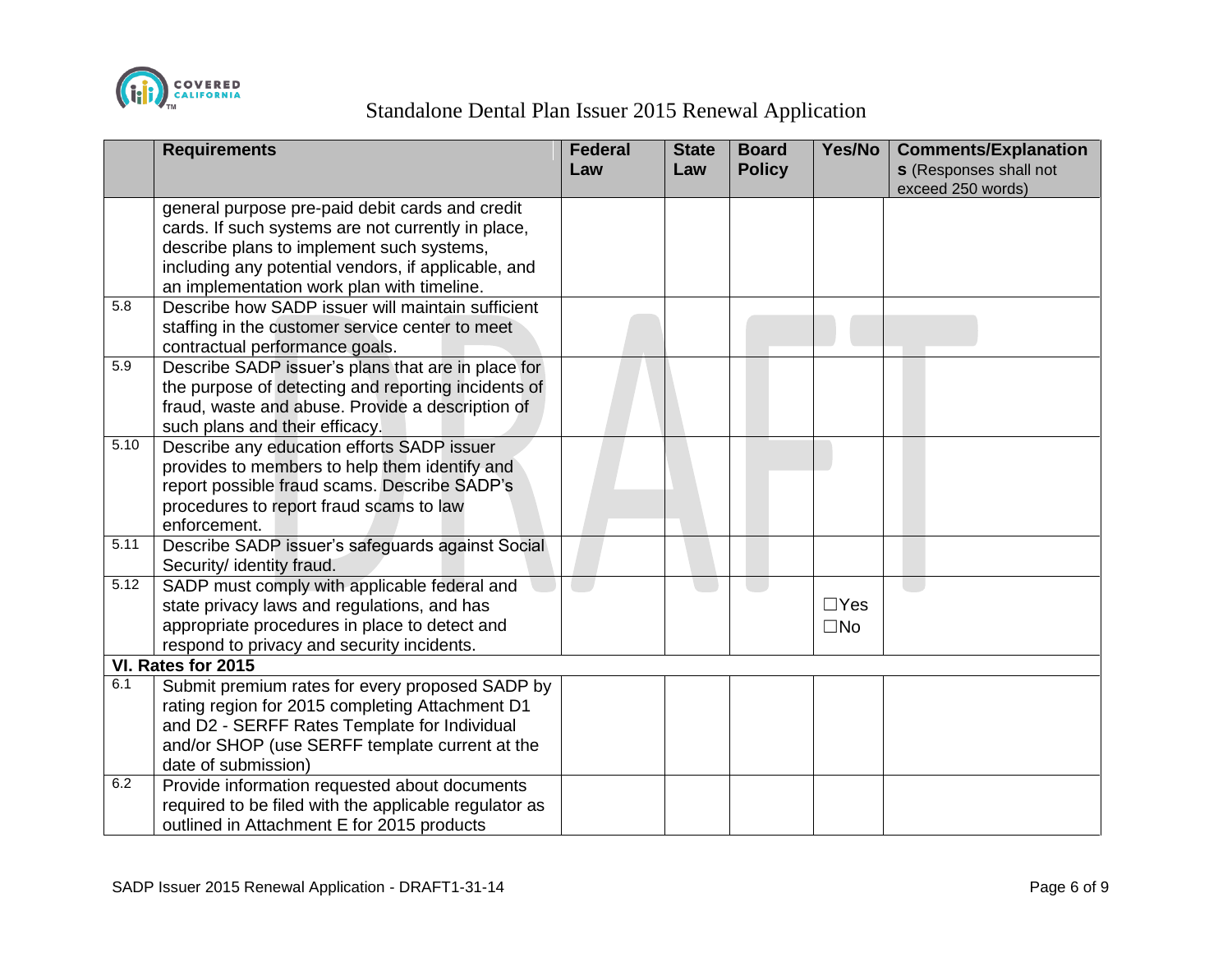

|       | <b>Requirements</b>                                                                                                                                                                          | <b>Federal</b><br>Law | <b>State</b><br>Law | <b>Board</b><br><b>Policy</b> | Yes/No                     | <b>Comments/Explanation</b><br><b>s</b> (Responses shall not<br>exceed 250 words) |
|-------|----------------------------------------------------------------------------------------------------------------------------------------------------------------------------------------------|-----------------------|---------------------|-------------------------------|----------------------------|-----------------------------------------------------------------------------------|
|       | proposed to be offered through Covered California.<br>Complete Attachment E and provide updates to<br>this information as additional documents are<br>submitted to the applicable regulator. |                       |                     |                               |                            |                                                                                   |
|       | VII. 2015 Standard Benefit Plan Design                                                                                                                                                       |                       |                     |                               |                            |                                                                                   |
| 7.1   | SADP issuer must adhere to 2015 standard benefit<br>plan designs and requirements.                                                                                                           |                       |                     |                               | $\Box$ Yes<br>$\square$ No |                                                                                   |
| 7.2   | SADP issuer agrees to submit its proposed 2015<br>plans for its licensed geographic service area(s).                                                                                         |                       |                     |                               | $\Box$ Yes<br>$\square$ No |                                                                                   |
| 7.3   | Comply with California state benefit plan laws in<br>effect for 2015.                                                                                                                        |                       |                     |                               | $\Box$ Yes<br>$\square$ No |                                                                                   |
| VIII. | <b>Naming Convention Requirement</b>                                                                                                                                                         |                       |                     |                               |                            |                                                                                   |
| 8.1   | SADP issuer must adhere to standard naming<br>conventions adopted by Covered California for<br>2015.                                                                                         |                       |                     |                               | $\Box$ Yes<br>$\square$ No |                                                                                   |
|       |                                                                                                                                                                                              |                       |                     |                               |                            |                                                                                   |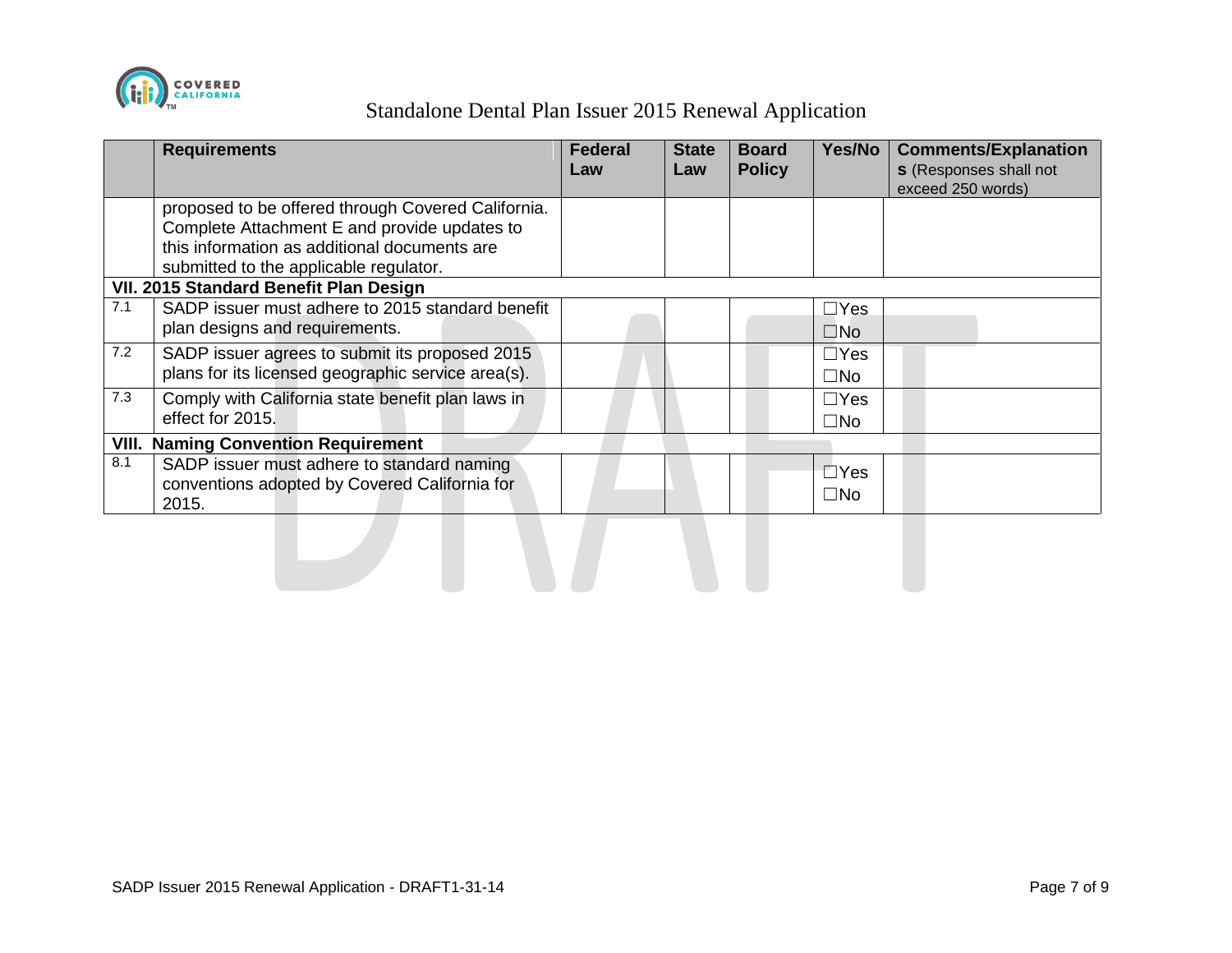

## **Appendix A: Definition of Good Standing**

| <b>Definition of Good Standing</b>                                                                                                                                                      | <b>Agency</b> |
|-----------------------------------------------------------------------------------------------------------------------------------------------------------------------------------------|---------------|
| Verification that issuer holds a state health care service plan license or insurance                                                                                                    |               |
| certificate of authority.                                                                                                                                                               |               |
| • Approved for lines of business sought in the Exchange (e.g. commercial, small                                                                                                         |               |
| group, individual)                                                                                                                                                                      | <b>DMHC</b>   |
| • Approved to operate in what geographic service areas                                                                                                                                  | <b>DMHC</b>   |
| • Most recent financial exam and medical survey report reviewed                                                                                                                         | <b>DMHC</b>   |
| •Most recent market conduct exam reviewed                                                                                                                                               | <b>CDI</b>    |
| Affirmation of no material <sup>3</sup> statutory or regulatory violations, including penalties<br>levied, in the past two years in relation to any of the following, where applicable: |               |
| • Financial solvency and reserves reviewed                                                                                                                                              | DMHC and CDI  |
| • Administrative and organizational capacity acceptable                                                                                                                                 | <b>DMHC</b>   |
| • Benefit Design                                                                                                                                                                        |               |
| • State mandates (to cover and to offer)                                                                                                                                                | DMHC and CDI  |
| • Essential health benefits (State required)                                                                                                                                            | DMHC and CDI  |
| • Basic health care services                                                                                                                                                            | CDI           |
| • Copayments, deductibles, out-of-pocket maximums                                                                                                                                       | DMHC and CDI  |
| • Actuarial value confirmation (using 2015 Federal Actuarial Value Calculator)                                                                                                          | DMHC and CDI  |
| • Network adequacy and accessibility standards are met                                                                                                                                  | DMHC and CDI  |
| • Provider contracts                                                                                                                                                                    | DMHC and CDI  |
| • Language Access                                                                                                                                                                       | DMHC and CDI  |
| • Uniform disclosure (summary of benefits and coverage)                                                                                                                                 | DMHC and CDI  |
| • Claims payment policies and practices                                                                                                                                                 | DMHC and CDI  |
| • Provider complaints                                                                                                                                                                   | DMHC and CDI  |
| · Utilization review policies and practices                                                                                                                                             | DMHC and CDI  |
| • Quality assurance/management policies and practices                                                                                                                                   | <b>DMHC</b>   |
| • Enrollee/Member grievances/complaints and appeals policies and practices                                                                                                              | DMHC and CDI  |
| · Independent medical review                                                                                                                                                            | DMHC and CDI  |
| • Marketing and advertising                                                                                                                                                             | DMHC and CDI  |
| • Guaranteed issue individual and small group                                                                                                                                           | DMHC and CDI  |
| • Rating Factors                                                                                                                                                                        | DMHC and CDI  |
| • Medical Loss Ratio                                                                                                                                                                    | DMHC and CDI  |
| • Premium rate review                                                                                                                                                                   | DMHC and CDI  |
| • Geographic rating regions                                                                                                                                                             |               |
| • Rate development and justification is consistent with ACA requirements                                                                                                                | DMHC and CDI  |
| <b>Appendix B: QHP Contract Data Submission Requirements</b>                                                                                                                            |               |

 3 . Covered California will, at its sole discretion, determine what constitutes a material violation for this purpose.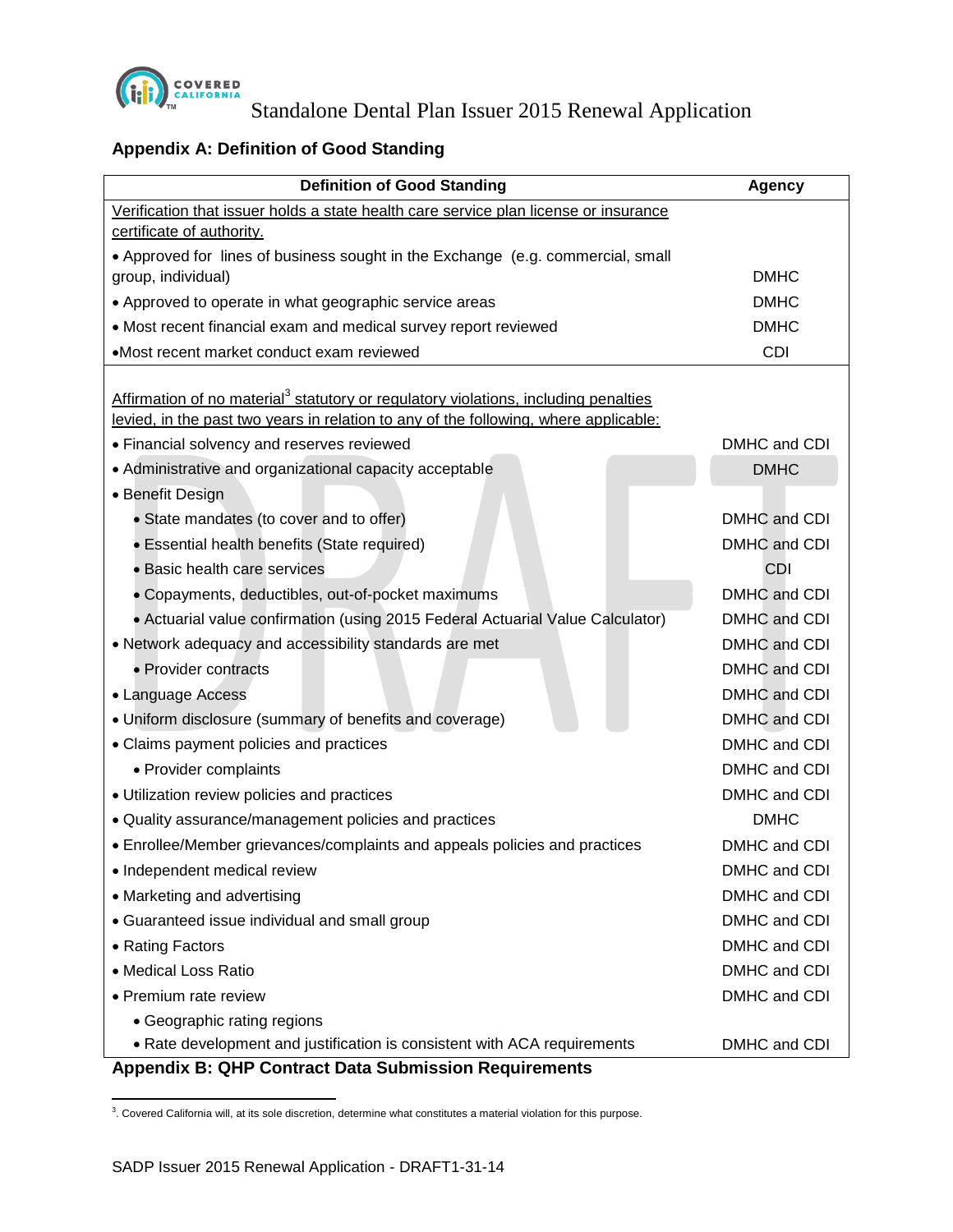

Contractor shall provide to the Exchange information regarding Contractor's membership through the Exchange in a consistent manner to that which Contractor currently provides to its major purchasers. Contractor and the Exchange shall work together in good faith to further define mutually agreeable information and formats for Contractor to provide to the Exchange, in all cases to remain generally consistent with the information shared by Contractor with its major purchasers.

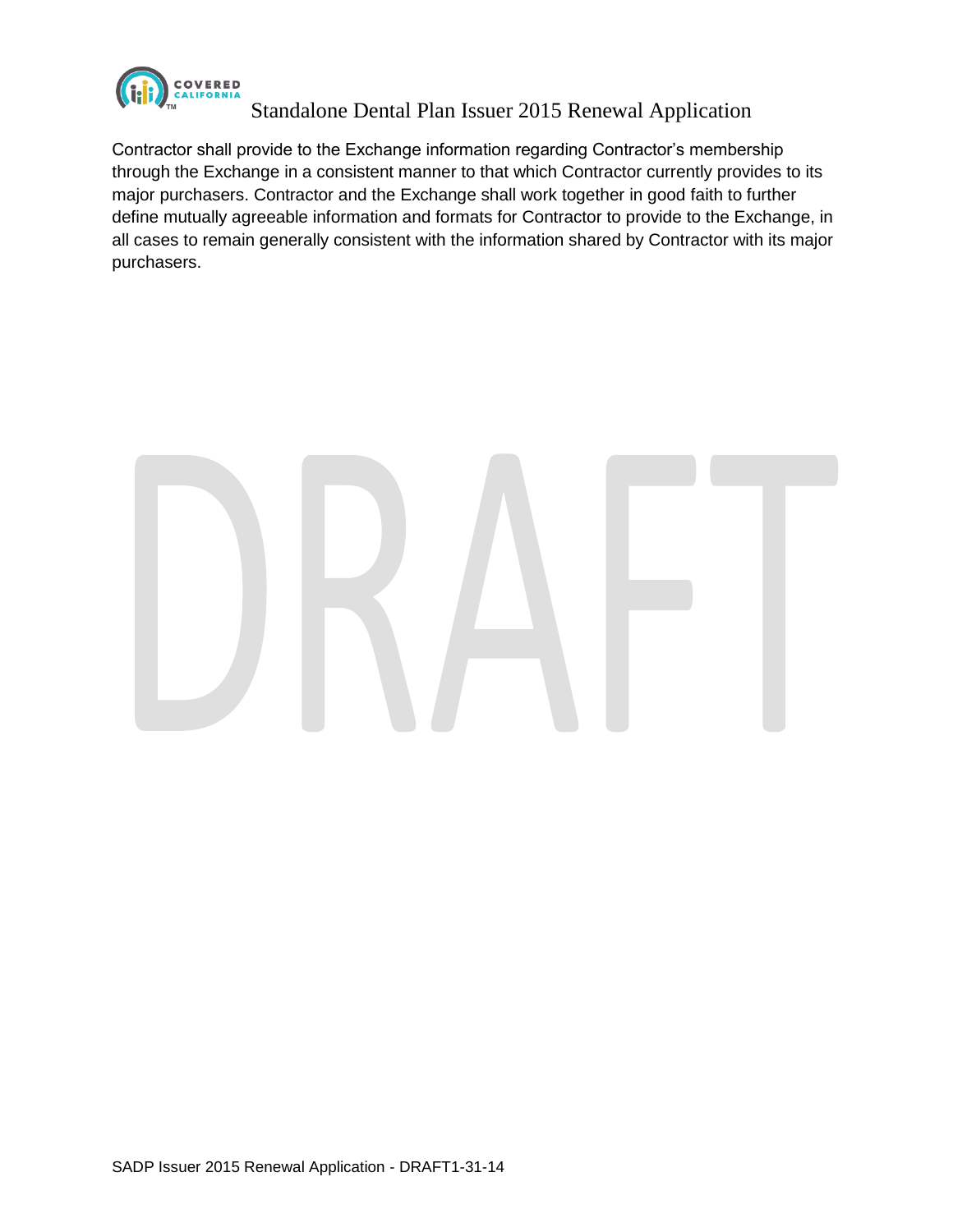## **California Health Benefit Exchange SADP Issuer 2015 Renewal Application Attachment A - SADP 2015 Enrollment Projections**

#### **Issuer Name: Product: Market:**

Please complete a separate enrollment projection for each product and market type.

|                             |                   | <b>Partial County</b> |                             |
|-----------------------------|-------------------|-----------------------|-----------------------------|
| <b>Rating Region County</b> |                   | Yes/No                | 2015 Enrollment Projections |
| Region 1                    | Alpine            |                       |                             |
| Region 1                    | Del Norte         |                       |                             |
| Region 1                    | Siskiyou          |                       |                             |
| Region 1                    | Modoc             |                       |                             |
| Region 1                    | Lassen            |                       |                             |
| Region 1                    | Shasta            |                       |                             |
| Region 1                    | Trinity           |                       |                             |
| Region 1                    | <b>Humboldt</b>   |                       |                             |
| Region 1                    | <b>Tehama</b>     |                       |                             |
| Region 1                    | Plumas            |                       |                             |
| Region 1                    | Nevada            |                       |                             |
| Region 1                    | Sierra            |                       |                             |
| Region 1                    | Mendocino         |                       |                             |
| Region 1                    | Lake              |                       |                             |
| Region 1                    | <b>Butte</b>      |                       |                             |
| Region 1                    | Glenn             |                       |                             |
| Region 1                    | <b>Sutter</b>     |                       |                             |
| Region 1                    | Yuba              |                       |                             |
| Region 1                    | Colusa            |                       |                             |
| Region 1                    | Amador            |                       |                             |
| Region 1                    | Calaveras         |                       |                             |
| Region 1                    | Tuolumne          |                       |                             |
| Region 2                    | Napa              |                       |                             |
| Region 2                    | Sonoma            |                       |                             |
| Region 2                    | Solano            |                       |                             |
| Region 2                    | Marin             |                       |                             |
| Region 3                    | Sacramento        |                       |                             |
| Region 3                    | Placer            |                       |                             |
| Region 3                    | El Dorado         |                       |                             |
| Region 3                    | Yolo              |                       |                             |
| Region 4                    | San Francisco     |                       |                             |
| Region 5                    | Contra Costa      |                       |                             |
| Region 6                    | Alameda           |                       |                             |
| Region 7                    | Santa Clara       |                       |                             |
| Region 8                    | San Mateo         |                       |                             |
| Region 9                    | Santa Cruz        |                       |                             |
| Region 9                    | Monterey          |                       |                             |
| Region 9                    | San Benito        |                       |                             |
| Region 10                   | San Joaquin       |                       |                             |
| Region 10                   | <b>Stanislaus</b> |                       |                             |
| Region 10                   | Merced            |                       |                             |
| Region 10                   | Mariposa          |                       |                             |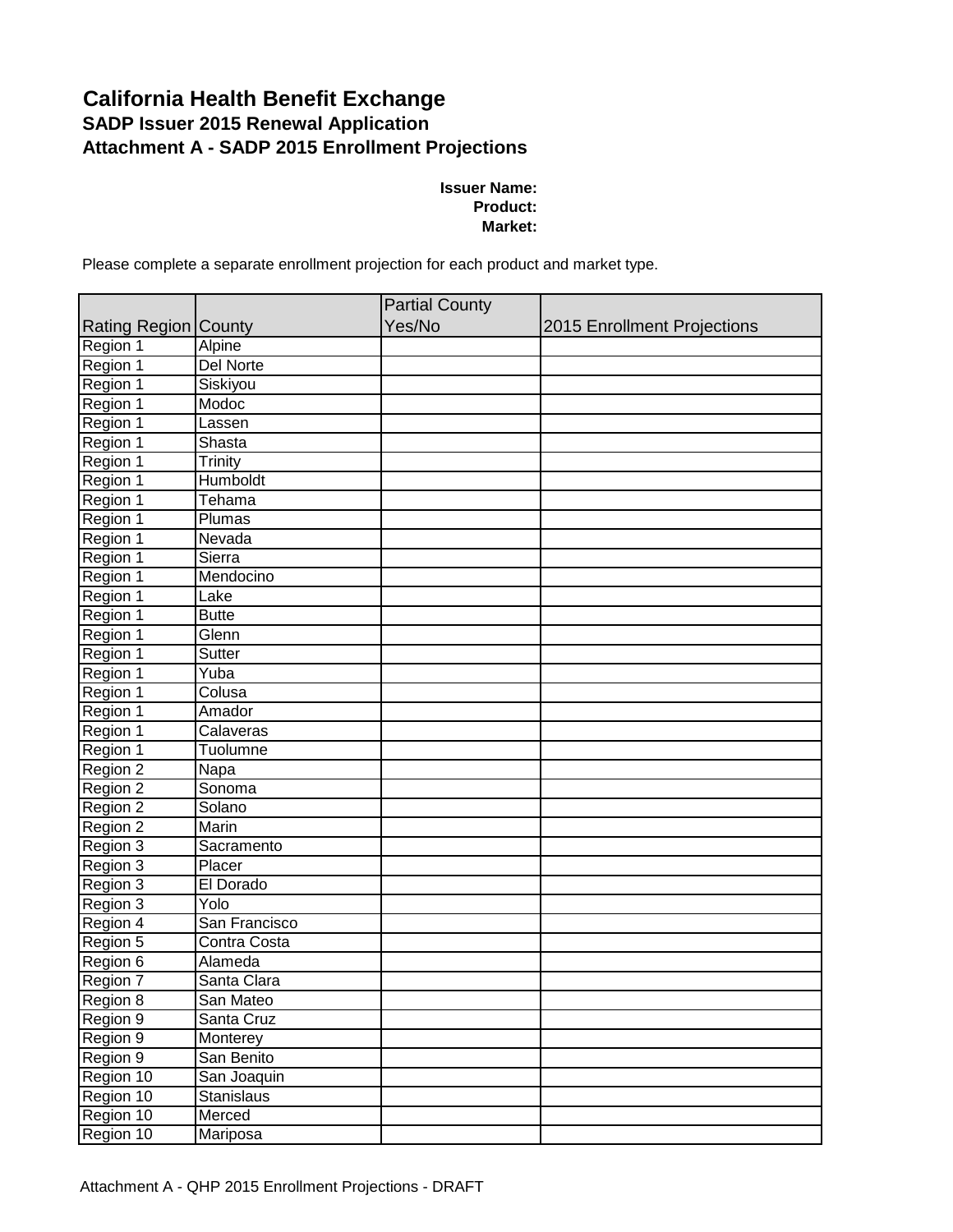|                             |                 | <b>Partial County</b> |                             |
|-----------------------------|-----------------|-----------------------|-----------------------------|
| <b>Rating Region County</b> |                 | Yes/No                | 2015 Enrollment Projections |
| Region 10                   | Tulare          |                       |                             |
| Region 11                   | Fresno          |                       |                             |
| Region 11                   | Kings           |                       |                             |
| Region 11                   | Madera          |                       |                             |
| Region 12                   | San Luis Obispo |                       |                             |
| Region 12                   | Ventura         |                       |                             |
| Region 12                   | Santa Barbara   |                       |                             |
| Region 13                   | Mono            |                       |                             |
| Region 13                   | Inyo            |                       |                             |
| Region 13                   | Imperial        |                       |                             |
| Region 14                   | Kern            |                       |                             |
| Region 15                   | Los Angeles     |                       |                             |
| Region 16                   | Los Angeles     |                       |                             |
| Region 17                   | San Bernardino  |                       |                             |
| Region 17                   | Riverside       |                       |                             |
| Region 18                   | Orange          |                       |                             |
| Region 19                   | San Diego       |                       |                             |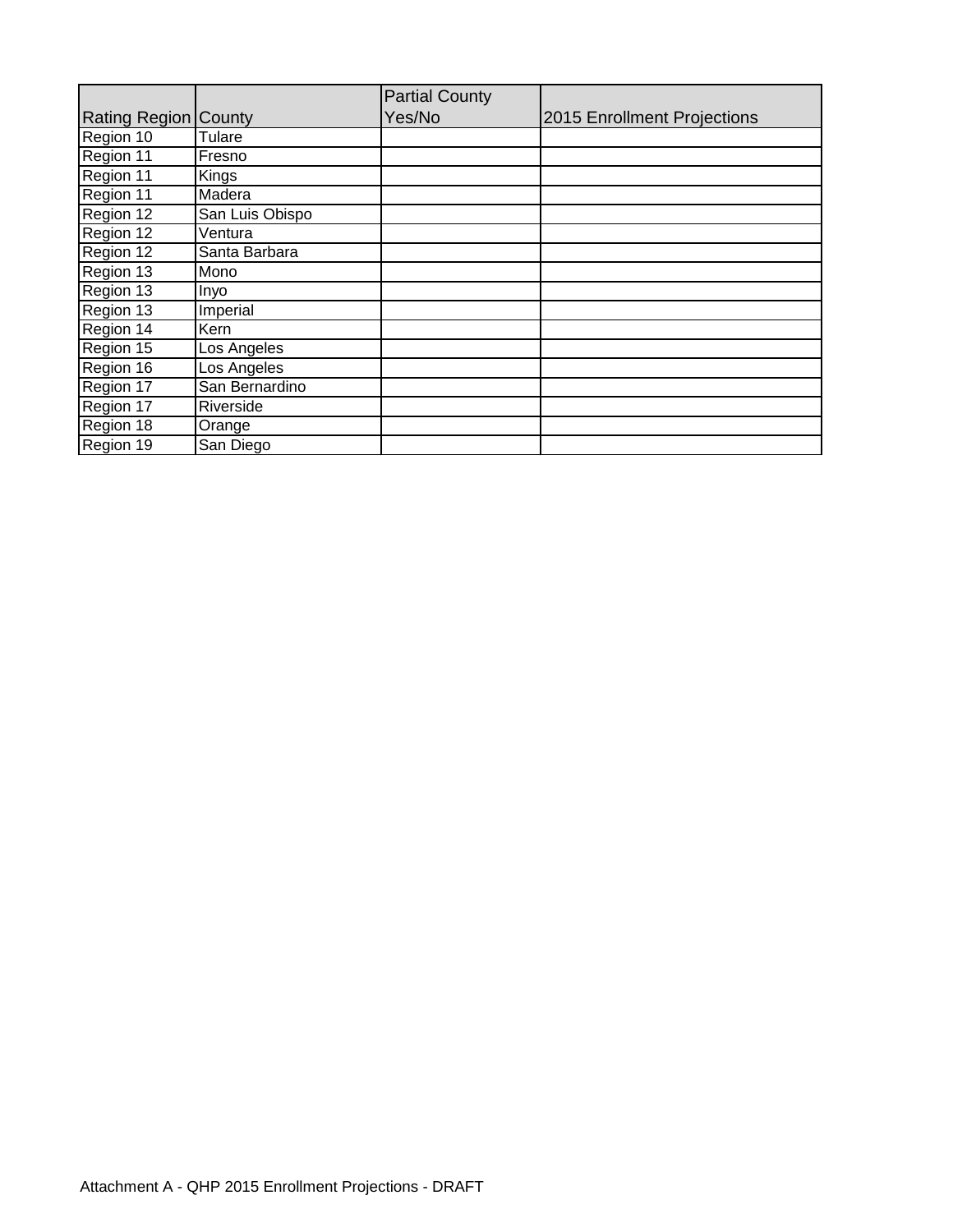## **California Health Benefit Exchange SADP Issuer 2015 Renewal Application Attachment B1 - SERFF Service Area Template**

| <b>Service Area v2.91</b>              | All fields with an asterisk (*) are required                                  |                                                                |                                                                                                                        |                                                                                   |
|----------------------------------------|-------------------------------------------------------------------------------|----------------------------------------------------------------|------------------------------------------------------------------------------------------------------------------------|-----------------------------------------------------------------------------------|
| Validate                               |                                                                               |                                                                | To validate, press the Validate button or Ctrl + Shift + V. To finalize, press the Finalize button or Ctrl + Shift + F |                                                                                   |
|                                        |                                                                               |                                                                | Click Create Service Area IDs button (or Ctrl + Shift + S) to create service area ids based on your state              |                                                                                   |
| Finalize                               | Service Area IDs will populate in the drop-down box in Service Area ID column |                                                                |                                                                                                                        |                                                                                   |
|                                        |                                                                               |                                                                | For each row, enter one County for that Service Area ID (unless the Service Area covers entire state)                  |                                                                                   |
| <b>HIOS Issuer ID:*</b>                |                                                                               |                                                                |                                                                                                                        |                                                                                   |
| <b>Issuer State:*</b>                  |                                                                               |                                                                |                                                                                                                        |                                                                                   |
| Create Service Area IDs                |                                                                               |                                                                |                                                                                                                        |                                                                                   |
|                                        |                                                                               |                                                                |                                                                                                                        |                                                                                   |
| Service Area ID*                       | Service Area Name*                                                            | State*                                                         | <b>County Name</b>                                                                                                     | <b>Partial County</b>                                                             |
| Required:<br>Enter the Service Area ID | Required:<br>Enter the Service Area Name                                      | Required:<br>Does this Service Area<br>cover the entire state? | Required if State is "No":<br>Select the County - FIPS this Service<br>Area covers                                     | Required if State is "No":<br>Does this Service Area include<br>a partial county? |
|                                        |                                                                               |                                                                |                                                                                                                        |                                                                                   |
|                                        |                                                                               |                                                                |                                                                                                                        |                                                                                   |
|                                        |                                                                               |                                                                |                                                                                                                        |                                                                                   |
|                                        |                                                                               |                                                                |                                                                                                                        |                                                                                   |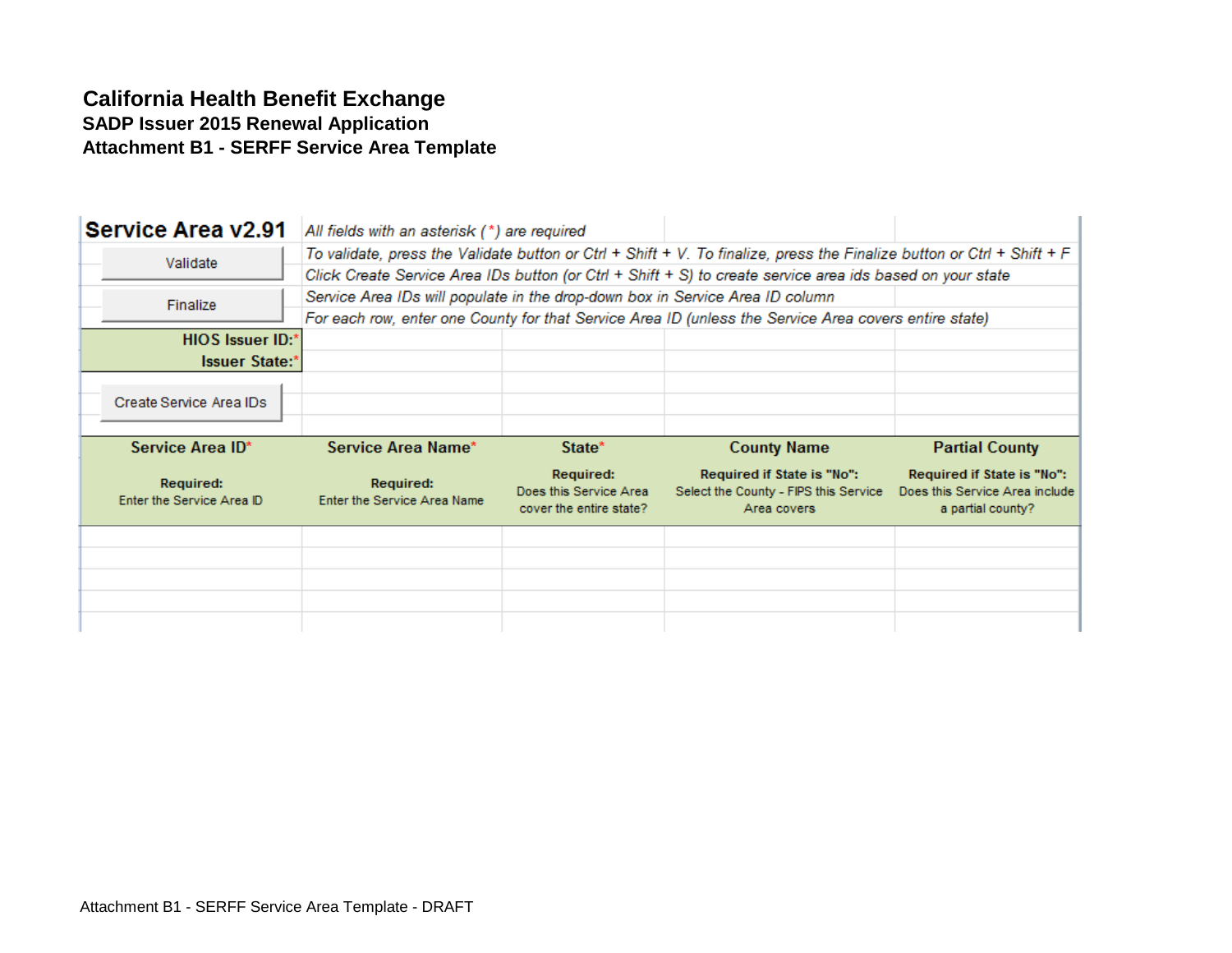## **California Health Benefit Exchange SADP Issuer 2015 Renewal Application Attachment B2 - Plan by Rate & Region Individual**

If an Issuer currently sells Small Group and Individual, the Issuer must respond for SHOP in order to bid for Individual. Selecting a box below means Issuer will submit a QHP Bid for the selected rating region for the selected or all metal tiers and a catastrophic benefit design within that rating region. Issuer must offer a complete array of metal tiers and a catastrophic plan under either Standardized Plan 1 or 2, or the combined options, in order to submit an HSA Plan. The 19 regions, shown below, are defined based on recent California legislation. Two-Tier networks are allowed to overlay standard benefit plan designs. A Two-Tiered Network is defined as a benefit design with two in-network benefit levels.

|                  |                  |                             |               | <b>INDIVIDUAL</b> |             |                    |                      |                           |
|------------------|------------------|-----------------------------|---------------|-------------------|-------------|--------------------|----------------------|---------------------------|
| Rating<br>Region | County           | Partial<br>County<br>Yes/No | Platinum Plan | <b>Gold Plan</b>  | Silver Plan | <b>Bronze Plan</b> | Catastrophic<br>Plan | <b>HSA Bronze</b><br>Plan |
| Region 1         | Alpine           |                             |               |                   |             |                    |                      |                           |
| Region 1         | <b>Del Norte</b> |                             |               |                   |             |                    |                      |                           |
| Region 1         | Siskiyou         |                             |               |                   |             |                    |                      |                           |
| Region 1         | Modoc            |                             |               |                   |             |                    |                      |                           |
| Region 1         | Lassen           |                             |               |                   |             |                    |                      |                           |
| Region 1         | Shasta           |                             |               |                   |             |                    |                      |                           |
| Region 1         | Trinity          |                             |               |                   |             |                    |                      |                           |
| Region 1         | <b>Humboldt</b>  |                             |               |                   |             |                    |                      |                           |
| Region 1         | Tehama           |                             |               |                   |             |                    |                      |                           |
| Region 1         | Plumas           |                             |               |                   |             |                    |                      |                           |
| Region 1         | Nevada           |                             |               |                   |             |                    |                      |                           |
| Region 1         | Sierra           |                             |               |                   |             |                    |                      |                           |
| Region 1         | Mendocino        |                             |               |                   |             |                    |                      |                           |
| Region 1         | Lake             |                             |               |                   |             |                    |                      |                           |
| Region 1         | <b>Butte</b>     |                             |               |                   |             |                    |                      |                           |
| Region 1         | Glenn            |                             |               |                   |             |                    |                      |                           |
| Region 1         | Sutter           |                             |               |                   |             |                    |                      |                           |
| Region 1         | Yuba             |                             |               |                   |             |                    |                      |                           |
| Region 1         | Colusa           |                             |               |                   |             |                    |                      |                           |
| Region 1         | Amador           |                             |               |                   |             |                    |                      |                           |
| Region 1         | Calaveras        |                             |               |                   |             |                    |                      |                           |
| Region 1         | Tuolumne         |                             |               |                   |             |                    |                      |                           |
| Region 2         | Napa             |                             |               |                   |             |                    |                      |                           |
| Region 2         | Sonoma           |                             |               |                   |             |                    |                      |                           |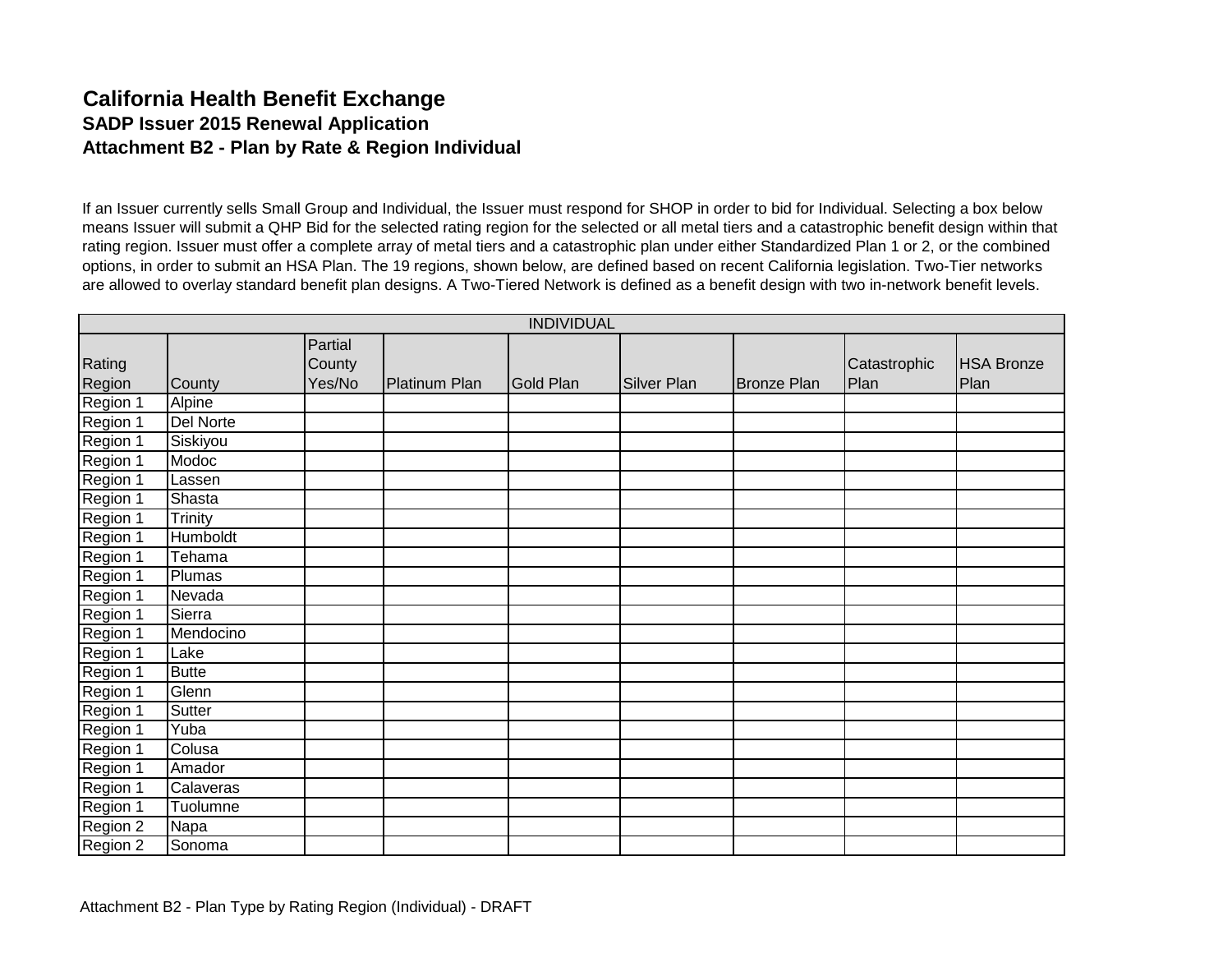|           |                 | Partial |               |                  |             |                    |              |                   |
|-----------|-----------------|---------|---------------|------------------|-------------|--------------------|--------------|-------------------|
| Rating    |                 | County  |               |                  |             |                    | Catastrophic | <b>HSA Bronze</b> |
| Region    | County          | Yes/No  | Platinum Plan | <b>Gold Plan</b> | Silver Plan | <b>Bronze Plan</b> | Plan         | Plan              |
| Region 2  | Solano          |         |               |                  |             |                    |              |                   |
| Region 2  | Marin           |         |               |                  |             |                    |              |                   |
| Region 3  | Sacramento      |         |               |                  |             |                    |              |                   |
| Region 3  | Placer          |         |               |                  |             |                    |              |                   |
| Region 3  | El Dorado       |         |               |                  |             |                    |              |                   |
| Region 3  | Yolo            |         |               |                  |             |                    |              |                   |
| Region 4  | San Francisco   |         |               |                  |             |                    |              |                   |
| Region 5  | Contra Costa    |         |               |                  |             |                    |              |                   |
| Region 6  | Alameda         |         |               |                  |             |                    |              |                   |
| Region 7  | Santa Clara     |         |               |                  |             |                    |              |                   |
| Region 8  | San Mateo       |         |               |                  |             |                    |              |                   |
| Region 9  | Santa Cruz      |         |               |                  |             |                    |              |                   |
| Region 9  | Monterey        |         |               |                  |             |                    |              |                   |
| Region 9  | San Benito      |         |               |                  |             |                    |              |                   |
| Region 10 | San Joaquin     |         |               |                  |             |                    |              |                   |
| Region 10 | Stanislaus      |         |               |                  |             |                    |              |                   |
| Region 10 | Merced          |         |               |                  |             |                    |              |                   |
| Region 10 | Mariposa        |         |               |                  |             |                    |              |                   |
| Region 10 | Tulare          |         |               |                  |             |                    |              |                   |
| Region 11 | Fresno          |         |               |                  |             |                    |              |                   |
| Region 11 | Kings           |         |               |                  |             |                    |              |                   |
| Region 11 | Madera          |         |               |                  |             |                    |              |                   |
| Region 12 | San Luis Obispo |         |               |                  |             |                    |              |                   |
| Region 12 | Ventura         |         |               |                  |             |                    |              |                   |
| Region 12 | Santa Barbara   |         |               |                  |             |                    |              |                   |
| Region 13 | Mono            |         |               |                  |             |                    |              |                   |
| Region 13 | Inyo            |         |               |                  |             |                    |              |                   |
| Region 13 | Imperial        |         |               |                  |             |                    |              |                   |
| Region 14 | Kern            |         |               |                  |             |                    |              |                   |
| Region 15 | Los Angeles     |         |               |                  |             |                    |              |                   |
| Region 16 | Los Angeles     |         |               |                  |             |                    |              |                   |
| Region 17 | San Bernardino  |         |               |                  |             |                    |              |                   |
| Region 17 | Riverside       |         |               |                  |             |                    |              |                   |
| Region 18 | Orange          |         |               |                  |             |                    |              |                   |
| Region 19 | San Diego       |         |               |                  |             |                    |              |                   |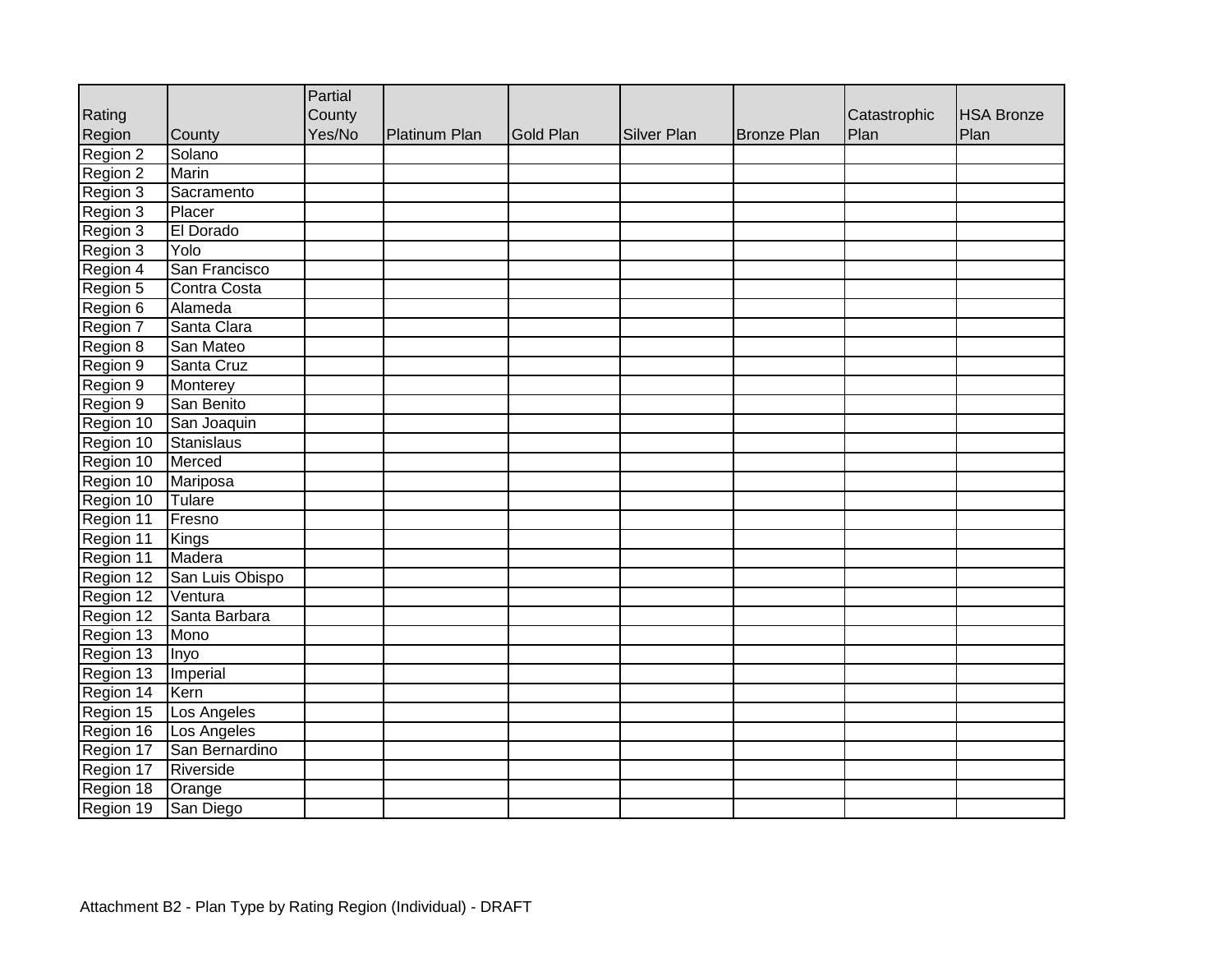### **California Health Benefit Exchange SADP Issuer 2015 Renewal Application Attachment B3 - Plan by Rate & Region SHOP**

If an Issuer currently sells Small Group and Individual, the Issuer must respond for SHOP in order to bid for Individual. Selecting a box below means Issuer will submit a QHP Bid for the selected rating region for the selected or all metal tiers and a catastrophic benefit design within that rating region. Issuer must offer a complete array of metal tiers and a catastrophic plan under either Standardized Plan 1 or 2, or the combined options, in order to submit an HSA Plan or propose an Alternate Plan. The 19 regions, shown below, are defined based on recent California legislation. Two-Tier networks are allowed to overlay standard benefit plan designs. A Two-Tiered Network is defined as a benefit design with two in-network benefit levels.

|                                  |                  |                   |               |           | <b>SHOP</b>        |                    |              |                   |                   |                |
|----------------------------------|------------------|-------------------|---------------|-----------|--------------------|--------------------|--------------|-------------------|-------------------|----------------|
| Rating                           |                  | Partial<br>County |               |           |                    |                    | Catastrophic | <b>HSA Bronze</b> | <b>HSA Silver</b> |                |
| Region                           | County           | Yes/No            | Platinum Plan | Gold Plan | <b>Silver Plan</b> | <b>Bronze Plan</b> | Plan         | Plan              | Plan              | Alternate Plan |
| Region 1                         | Alpine           |                   |               |           |                    |                    |              |                   |                   |                |
| Region 1                         | <b>Del Norte</b> |                   |               |           |                    |                    |              |                   |                   |                |
| Region 1<br>Region 1             | Siskiyou         |                   |               |           |                    |                    |              |                   |                   |                |
|                                  | Modoc            |                   |               |           |                    |                    |              |                   |                   |                |
| Region 1                         | Lassen           |                   |               |           |                    |                    |              |                   |                   |                |
|                                  | Shasta           |                   |               |           |                    |                    |              |                   |                   |                |
|                                  | Trinity          |                   |               |           |                    |                    |              |                   |                   |                |
| Region 1<br>Region 1<br>Region 1 | Humboldt         |                   |               |           |                    |                    |              |                   |                   |                |
| Region 1                         | Tehama           |                   |               |           |                    |                    |              |                   |                   |                |
| Region 1                         | Plumas           |                   |               |           |                    |                    |              |                   |                   |                |
| Region 1                         | Nevada           |                   |               |           |                    |                    |              |                   |                   |                |
| Region 1                         | Sierra           |                   |               |           |                    |                    |              |                   |                   |                |
| Region 1                         | Mendocino        |                   |               |           |                    |                    |              |                   |                   |                |
|                                  | Lake             |                   |               |           |                    |                    |              |                   |                   |                |
| Region 1<br>Region 1<br>Region 1 | <b>Butte</b>     |                   |               |           |                    |                    |              |                   |                   |                |
|                                  | Glenn            |                   |               |           |                    |                    |              |                   |                   |                |
| Region 1                         | Sutter           |                   |               |           |                    |                    |              |                   |                   |                |
|                                  | Yuba             |                   |               |           |                    |                    |              |                   |                   |                |
| Region 1<br>Region 1             | Colusa           |                   |               |           |                    |                    |              |                   |                   |                |
| Region 1                         | Amador           |                   |               |           |                    |                    |              |                   |                   |                |
| Region 1                         | Calaveras        |                   |               |           |                    |                    |              |                   |                   |                |
| Region 1<br>Region 2<br>Region 2 | Tuolumne         |                   |               |           |                    |                    |              |                   |                   |                |
|                                  | Napa             |                   |               |           |                    |                    |              |                   |                   |                |
|                                  | Sonoma           |                   |               |           |                    |                    |              |                   |                   |                |
| Region 2                         | Solano           |                   |               |           |                    |                    |              |                   |                   |                |
| Region 2<br>Region 3             | <b>Marin</b>     |                   |               |           |                    |                    |              |                   |                   |                |
|                                  | Sacramento       |                   |               |           |                    |                    |              |                   |                   |                |
| Region 3                         | Placer           |                   |               |           |                    |                    |              |                   |                   |                |
| Region 3                         | El Dorado        |                   |               |           |                    |                    |              |                   |                   |                |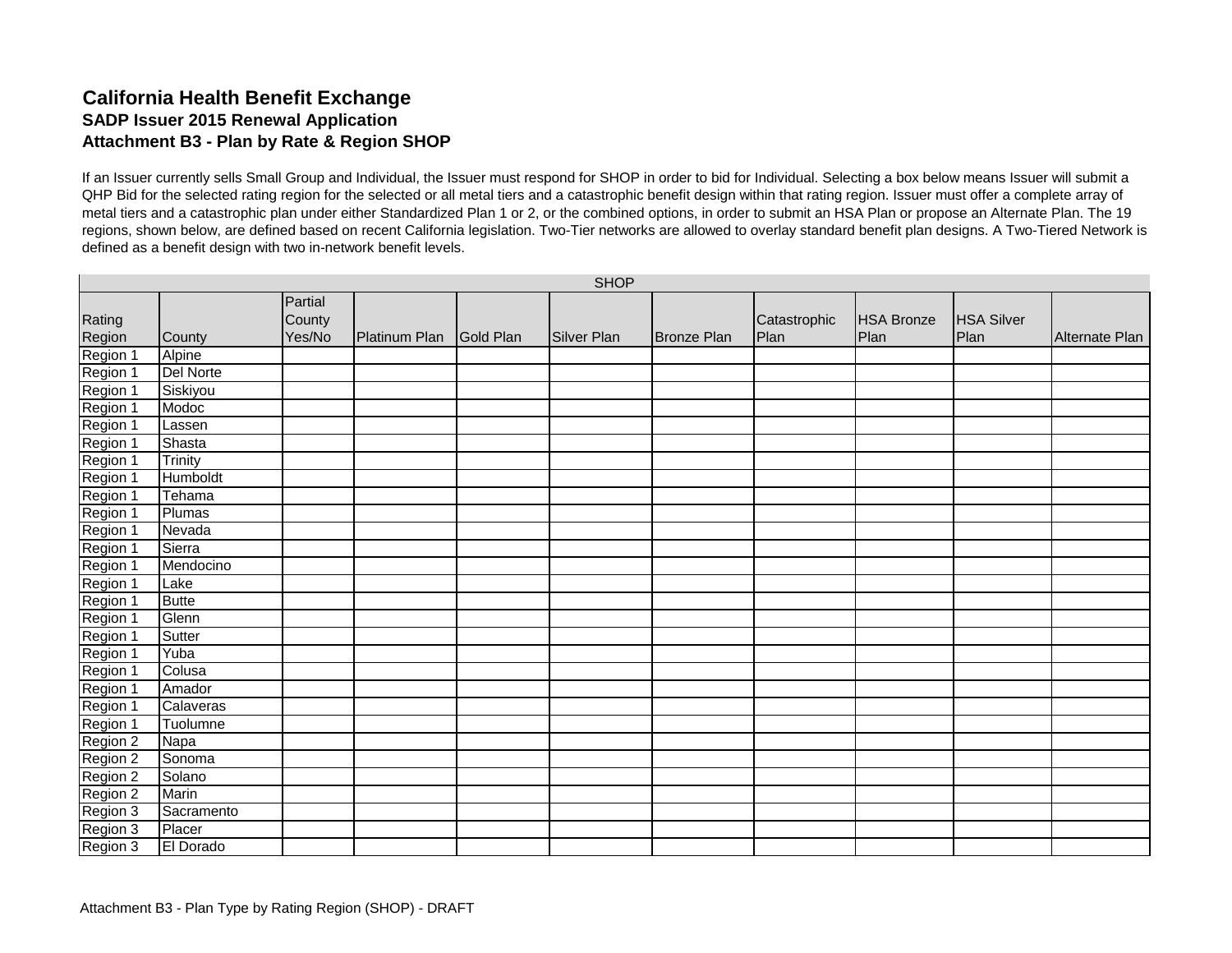|           |                 | Partial |                         |                    |                    |              |                   |                   |                |
|-----------|-----------------|---------|-------------------------|--------------------|--------------------|--------------|-------------------|-------------------|----------------|
| Rating    |                 | County  |                         |                    |                    | Catastrophic | <b>HSA Bronze</b> | <b>HSA Silver</b> |                |
| Region    | County          | Yes/No  | Platinum Plan Gold Plan | <b>Silver Plan</b> | <b>Bronze Plan</b> | Plan         | Plan              | Plan              | Alternate Plan |
| Region 3  | Yolo            |         |                         |                    |                    |              |                   |                   |                |
| Region 4  | San Francisco   |         |                         |                    |                    |              |                   |                   |                |
| Region 5  | Contra Costa    |         |                         |                    |                    |              |                   |                   |                |
| Region 6  | Alameda         |         |                         |                    |                    |              |                   |                   |                |
| Region 7  | Santa Clara     |         |                         |                    |                    |              |                   |                   |                |
| Region 8  | San Mateo       |         |                         |                    |                    |              |                   |                   |                |
| Region 9  | Santa Cruz      |         |                         |                    |                    |              |                   |                   |                |
| Region 9  | Monterey        |         |                         |                    |                    |              |                   |                   |                |
| Region 9  | San Benito      |         |                         |                    |                    |              |                   |                   |                |
| Region 10 | San Joaquin     |         |                         |                    |                    |              |                   |                   |                |
| Region 10 | Stanislaus      |         |                         |                    |                    |              |                   |                   |                |
| Region 10 | Merced          |         |                         |                    |                    |              |                   |                   |                |
| Region 10 | Mariposa        |         |                         |                    |                    |              |                   |                   |                |
| Region 10 | Tulare          |         |                         |                    |                    |              |                   |                   |                |
| Region 11 | Fresno          |         |                         |                    |                    |              |                   |                   |                |
| Region 11 | Kings           |         |                         |                    |                    |              |                   |                   |                |
| Region 11 | Madera          |         |                         |                    |                    |              |                   |                   |                |
| Region 12 | San Luis Obispo |         |                         |                    |                    |              |                   |                   |                |
| Region 12 | Ventura         |         |                         |                    |                    |              |                   |                   |                |
| Region 12 | Santa Barbara   |         |                         |                    |                    |              |                   |                   |                |
| Region 13 | Mono            |         |                         |                    |                    |              |                   |                   |                |
| Region 13 | Inyo            |         |                         |                    |                    |              |                   |                   |                |
| Region 13 | Imperial        |         |                         |                    |                    |              |                   |                   |                |
| Region 14 | Kern            |         |                         |                    |                    |              |                   |                   |                |
| Region 15 | Los Angeles     |         |                         |                    |                    |              |                   |                   |                |
| Region 16 | Los Angeles     |         |                         |                    |                    |              |                   |                   |                |
| Region 17 | San Bernardino  |         |                         |                    |                    |              |                   |                   |                |
| Region 17 | Riverside       |         |                         |                    |                    |              |                   |                   |                |
| Region 18 | Orange          |         |                         |                    |                    |              |                   |                   |                |
| Region 19 | San Diego       |         |                         |                    |                    |              |                   |                   |                |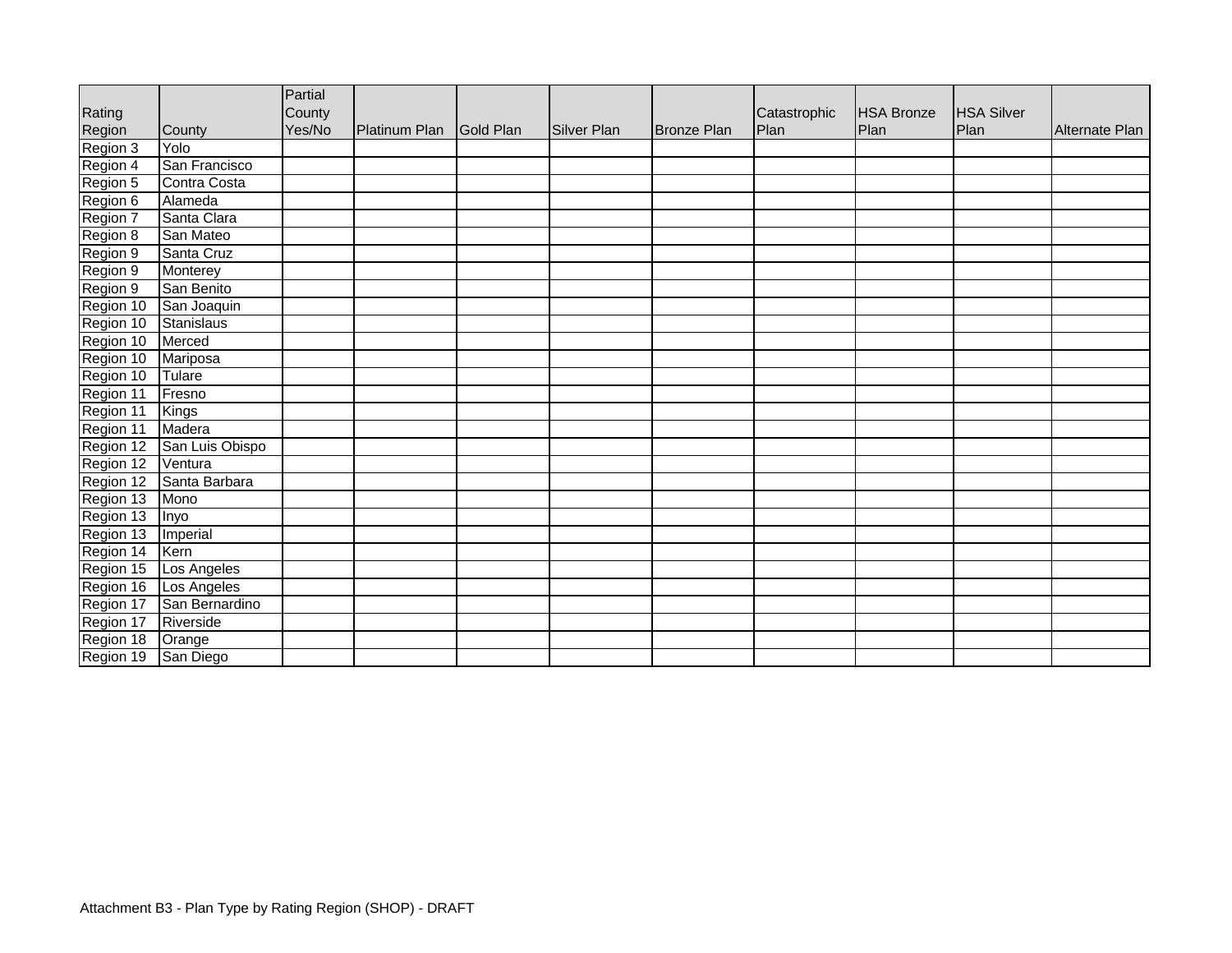### **California Health Benefit Exchange SADP Issuer 2015 Renewal Application Attachment C1 - 834 Enrollment Files**

|                                                                               |                  | March 2014 834 Enrollment File Error Listing |                                                           |                   |
|-------------------------------------------------------------------------------|------------------|----------------------------------------------|-----------------------------------------------------------|-------------------|
|                                                                               | <b>Number of</b> | Carrier 999 Response File Sent               | No. of Rejected<br>Files in 999<br><b>Response Due to</b> |                   |
| 834 Enrollment Files Sent to Carrier - File Names Members in File to CalHEERS |                  |                                              | <b>Carrier Issues</b>                                     | <b>Error Rate</b> |
| ex: TO_999999_IND_2014030515897.edi                                           |                  | 500 ex: FROM_99999_IND_2014030565            |                                                           | 0.8%              |
|                                                                               |                  |                                              |                                                           |                   |
|                                                                               |                  |                                              |                                                           |                   |
|                                                                               |                  |                                              |                                                           |                   |
|                                                                               |                  |                                              |                                                           |                   |
|                                                                               |                  |                                              |                                                           |                   |
|                                                                               |                  |                                              |                                                           |                   |
|                                                                               |                  |                                              |                                                           |                   |
|                                                                               |                  |                                              |                                                           |                   |
|                                                                               |                  |                                              |                                                           |                   |
|                                                                               |                  |                                              |                                                           |                   |
|                                                                               |                  |                                              |                                                           |                   |
|                                                                               |                  |                                              |                                                           |                   |
|                                                                               |                  |                                              |                                                           |                   |
|                                                                               |                  |                                              |                                                           |                   |
|                                                                               |                  |                                              |                                                           |                   |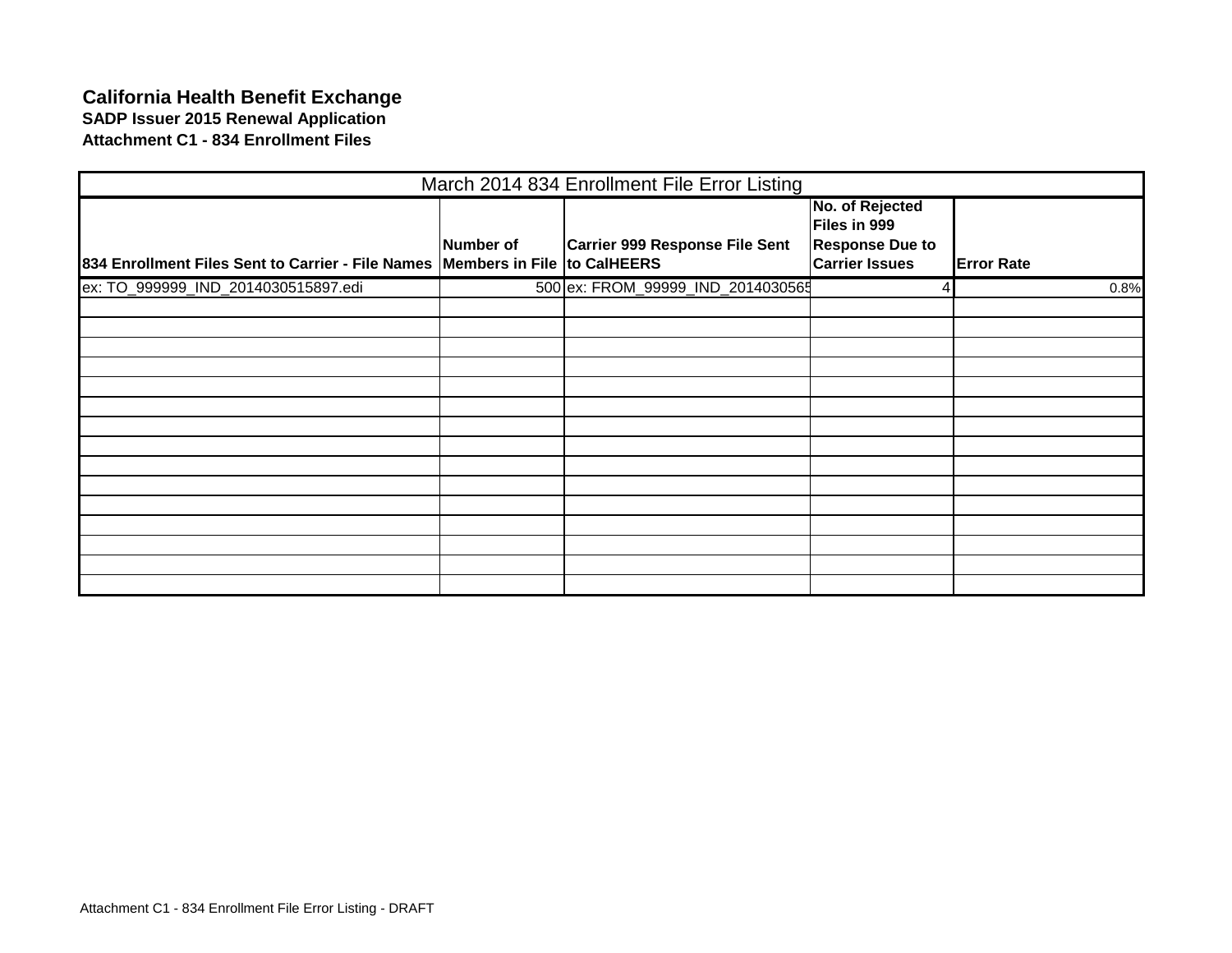### **California Health Benefit Exchange SADP Issuer 2015 Renewal Application Attachment C2 - 834 Effectuation Files**

|                                                                     |                                               | March 2014 834 Effectuation File Error Listing               |                                                                                    |               |
|---------------------------------------------------------------------|-----------------------------------------------|--------------------------------------------------------------|------------------------------------------------------------------------------------|---------------|
| 834 Effectuation Files Sent from the Carrier -<br><b>File Names</b> | Number of<br><b>Members in</b><br><b>File</b> | <b>CalHEERS 999 Response File Sent to</b><br><b>CalHEERS</b> | No. of Rejected<br>Files in 999<br><b>Response Due to</b><br><b>Carrier Issues</b> | Error<br>Rate |
| ex: FROM_99999_IND_2014030515897.edi                                |                                               | 500 ex:TO_99999_IND_201403056577899.edi                      |                                                                                    | 0.8%          |
|                                                                     |                                               |                                                              |                                                                                    |               |
|                                                                     |                                               |                                                              |                                                                                    |               |
|                                                                     |                                               |                                                              |                                                                                    |               |
|                                                                     |                                               |                                                              |                                                                                    |               |
|                                                                     |                                               |                                                              |                                                                                    |               |
|                                                                     |                                               |                                                              |                                                                                    |               |
|                                                                     |                                               |                                                              |                                                                                    |               |
|                                                                     |                                               |                                                              |                                                                                    |               |
|                                                                     |                                               |                                                              |                                                                                    |               |
|                                                                     |                                               |                                                              |                                                                                    |               |
|                                                                     |                                               |                                                              |                                                                                    |               |
|                                                                     |                                               |                                                              |                                                                                    |               |
|                                                                     |                                               |                                                              |                                                                                    |               |
|                                                                     |                                               |                                                              |                                                                                    |               |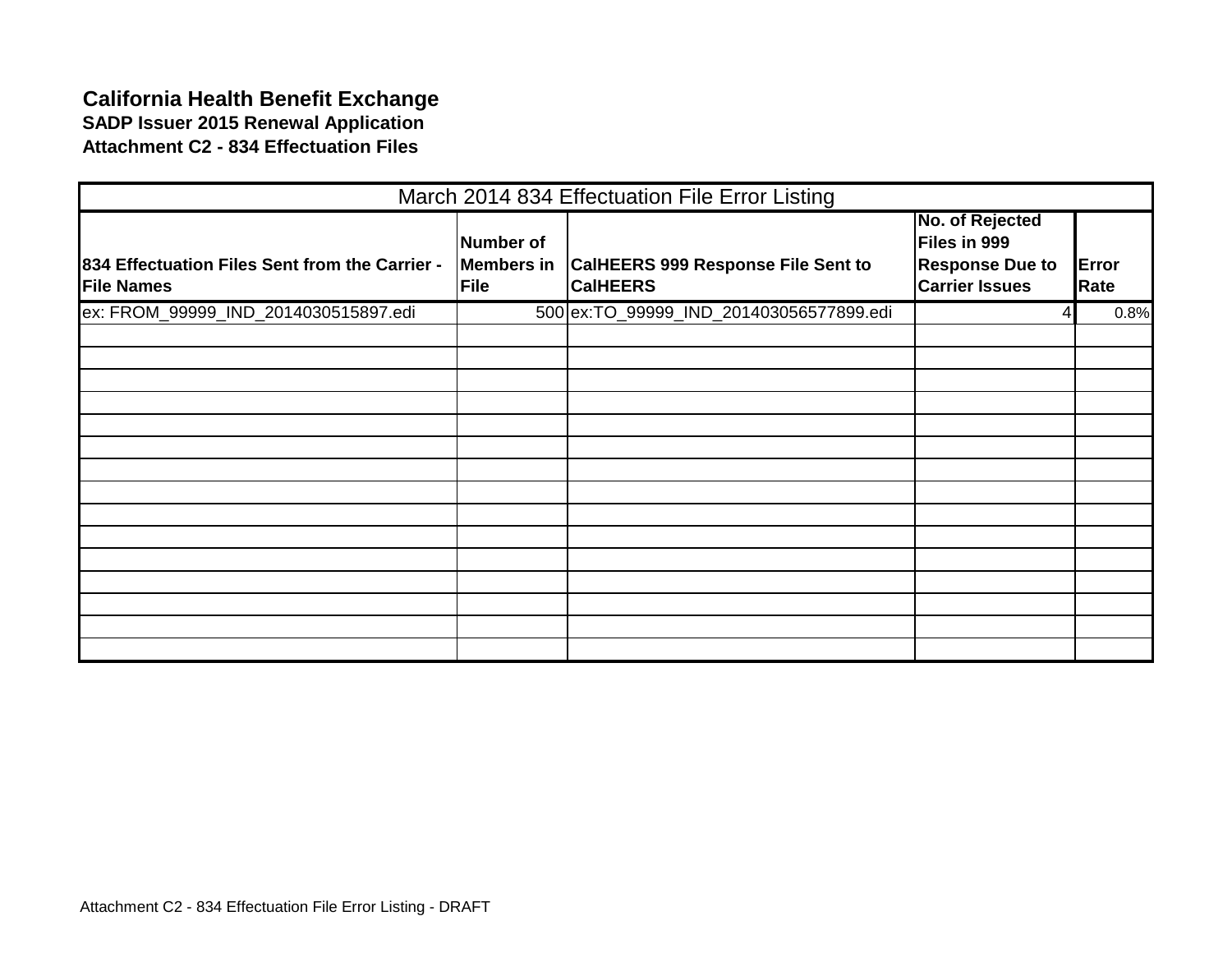### **California Health Benefit Exchange SADP Issuer 2015 Renewal Application Attachment D1 - SERFF Rates Template Individual**

| Rates Table Template v2.3                          |                              | To validate press Validate button or Ctrl + Shift + V. To finalize, press Finalize button or Ctrl + Shift + F.  |                                                                                                                                                             |                                           |                                                                                                                     |
|----------------------------------------------------|------------------------------|-----------------------------------------------------------------------------------------------------------------|-------------------------------------------------------------------------------------------------------------------------------------------------------------|-------------------------------------------|---------------------------------------------------------------------------------------------------------------------|
|                                                    |                              | If you are a community rating state, select Family Option under Age and fill in all columns.                    |                                                                                                                                                             |                                           |                                                                                                                     |
| Validate                                           |                              | If you are not community rating state, select 0-20 under Age and provide an Individual Rate for every age band. |                                                                                                                                                             |                                           |                                                                                                                     |
| Finalize                                           |                              | If Tobacco is Tobacco User/Non-Tobacco User, you must give a rate for Tobacco Use and Non-Tobacco Use.          |                                                                                                                                                             |                                           |                                                                                                                     |
|                                                    |                              |                                                                                                                 |                                                                                                                                                             |                                           | To add a new sheet, press the Add Sheet button, or Ctrl + Shift + S. All plans must have the same dates on a sheet. |
|                                                    | <b>HIOS Issuer ID*</b>       |                                                                                                                 |                                                                                                                                                             |                                           |                                                                                                                     |
|                                                    | <b>Federal TIN*</b>          |                                                                                                                 |                                                                                                                                                             |                                           |                                                                                                                     |
|                                                    | Rate Effective Date'         |                                                                                                                 |                                                                                                                                                             |                                           |                                                                                                                     |
|                                                    | <b>Rate Expiration Date*</b> |                                                                                                                 |                                                                                                                                                             |                                           |                                                                                                                     |
| <b>Add Sheet</b>                                   |                              |                                                                                                                 |                                                                                                                                                             |                                           |                                                                                                                     |
|                                                    |                              |                                                                                                                 |                                                                                                                                                             |                                           |                                                                                                                     |
| Plan ID*                                           |                              | Rating Area ID*                                                                                                 | Tobacco*                                                                                                                                                    | Age*                                      | Individual Rate*                                                                                                    |
|                                                    |                              |                                                                                                                 |                                                                                                                                                             |                                           |                                                                                                                     |
| <b>Required:</b><br>Enter the 14-character Plan ID |                              | <b>Required:</b><br>Select the Rating Area ID                                                                   | Require:<br>Select if Tobacco use of<br>subscriber is used to determine if Select the age of a subscriber<br>a person is eligible for a rate from<br>a plan | <b>Required:</b><br>eligible for the rate | Required:<br>Enter the rate of an Individual Non-<br>Tobacco or No Preference enrollee<br>on a plan                 |
|                                                    |                              |                                                                                                                 |                                                                                                                                                             |                                           |                                                                                                                     |
|                                                    |                              |                                                                                                                 |                                                                                                                                                             |                                           |                                                                                                                     |
|                                                    |                              |                                                                                                                 |                                                                                                                                                             |                                           |                                                                                                                     |
|                                                    |                              |                                                                                                                 |                                                                                                                                                             |                                           |                                                                                                                     |
|                                                    |                              |                                                                                                                 |                                                                                                                                                             |                                           |                                                                                                                     |
|                                                    |                              |                                                                                                                 |                                                                                                                                                             |                                           |                                                                                                                     |
|                                                    |                              |                                                                                                                 |                                                                                                                                                             |                                           |                                                                                                                     |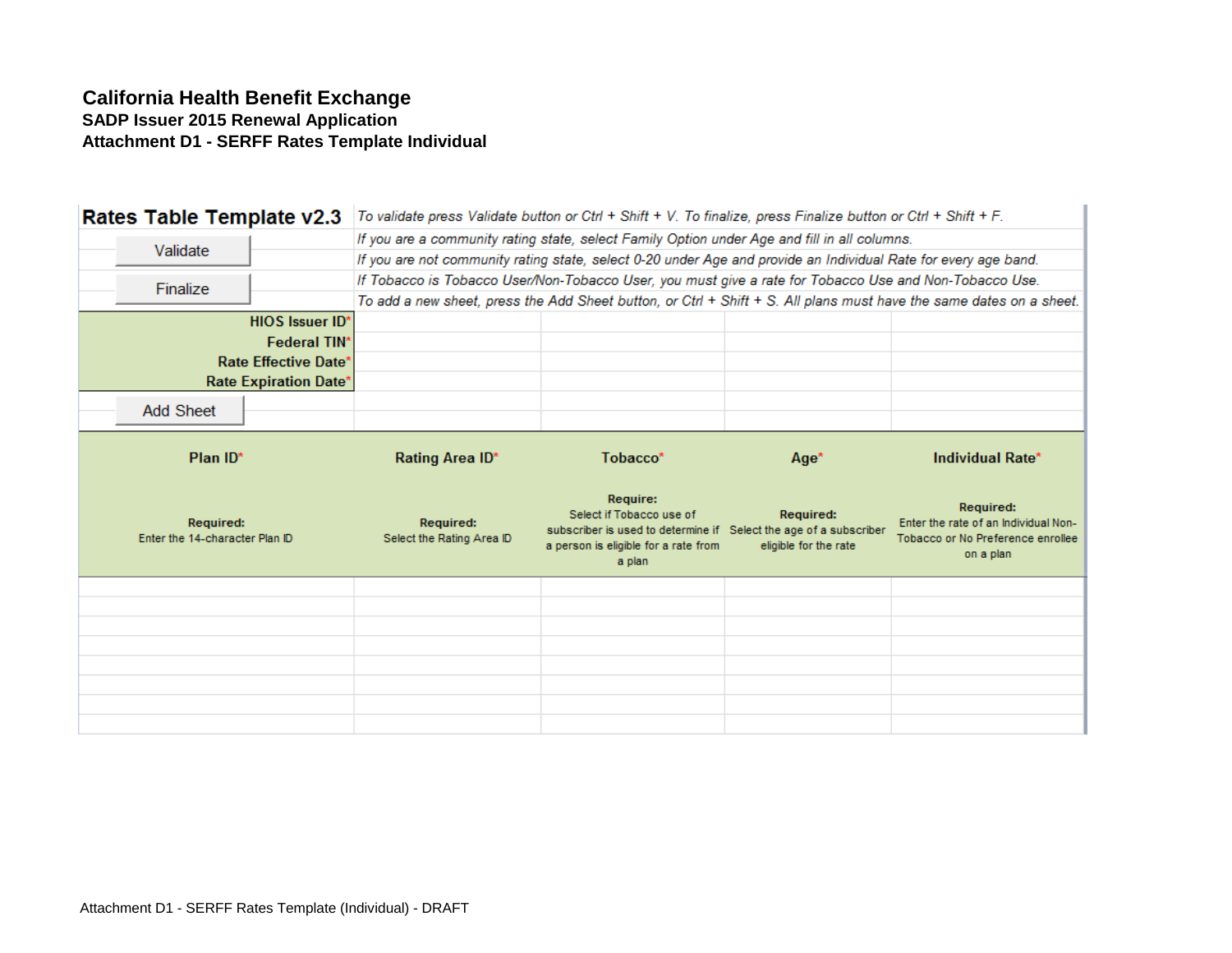### **California Health Benefit Exchange SADP Issuer 2015 Renewal Application Attachment D2 - SERFF Rates Template SHOP**

| Rates Table Template v2.3                          |                        | To validate press Validate button or Ctrl + Shift + V. To finalize, press Finalize button or Ctrl + Shift + F.  |                                                                                                                                                             |                                           |                                                                                                                     |
|----------------------------------------------------|------------------------|-----------------------------------------------------------------------------------------------------------------|-------------------------------------------------------------------------------------------------------------------------------------------------------------|-------------------------------------------|---------------------------------------------------------------------------------------------------------------------|
|                                                    |                        | If you are a community rating state, select Family Option under Age and fill in all columns.                    |                                                                                                                                                             |                                           |                                                                                                                     |
| Validate                                           |                        | If you are not community rating state, select 0-20 under Age and provide an Individual Rate for every age band. |                                                                                                                                                             |                                           |                                                                                                                     |
| Finalize                                           |                        | If Tobacco is Tobacco User/Non-Tobacco User, you must give a rate for Tobacco Use and Non-Tobacco Use.          |                                                                                                                                                             |                                           |                                                                                                                     |
|                                                    |                        |                                                                                                                 |                                                                                                                                                             |                                           | To add a new sheet, press the Add Sheet button, or Ctrl + Shift + S. All plans must have the same dates on a sheet. |
|                                                    | <b>HIOS Issuer ID*</b> |                                                                                                                 |                                                                                                                                                             |                                           |                                                                                                                     |
|                                                    | <b>Federal TIN*</b>    |                                                                                                                 |                                                                                                                                                             |                                           |                                                                                                                     |
|                                                    | Rate Effective Date'   |                                                                                                                 |                                                                                                                                                             |                                           |                                                                                                                     |
|                                                    | Rate Expiration Date*  |                                                                                                                 |                                                                                                                                                             |                                           |                                                                                                                     |
| <b>Add Sheet</b>                                   |                        |                                                                                                                 |                                                                                                                                                             |                                           |                                                                                                                     |
|                                                    |                        |                                                                                                                 |                                                                                                                                                             |                                           |                                                                                                                     |
| Plan ID*                                           |                        | Rating Area ID*                                                                                                 | Tobacco*                                                                                                                                                    | Age*                                      | Individual Rate*                                                                                                    |
|                                                    |                        |                                                                                                                 |                                                                                                                                                             |                                           |                                                                                                                     |
| <b>Required:</b><br>Enter the 14-character Plan ID |                        | <b>Required:</b><br>Select the Rating Area ID                                                                   | Require:<br>Select if Tobacco use of<br>subscriber is used to determine if Select the age of a subscriber<br>a person is eligible for a rate from<br>a plan | <b>Required:</b><br>eligible for the rate | Required:<br>Enter the rate of an Individual Non-<br>Tobacco or No Preference enrollee<br>on a plan                 |
|                                                    |                        |                                                                                                                 |                                                                                                                                                             |                                           |                                                                                                                     |
|                                                    |                        |                                                                                                                 |                                                                                                                                                             |                                           |                                                                                                                     |
|                                                    |                        |                                                                                                                 |                                                                                                                                                             |                                           |                                                                                                                     |
|                                                    |                        |                                                                                                                 |                                                                                                                                                             |                                           |                                                                                                                     |
|                                                    |                        |                                                                                                                 |                                                                                                                                                             |                                           |                                                                                                                     |
|                                                    |                        |                                                                                                                 |                                                                                                                                                             |                                           |                                                                                                                     |
|                                                    |                        |                                                                                                                 |                                                                                                                                                             |                                           |                                                                                                                     |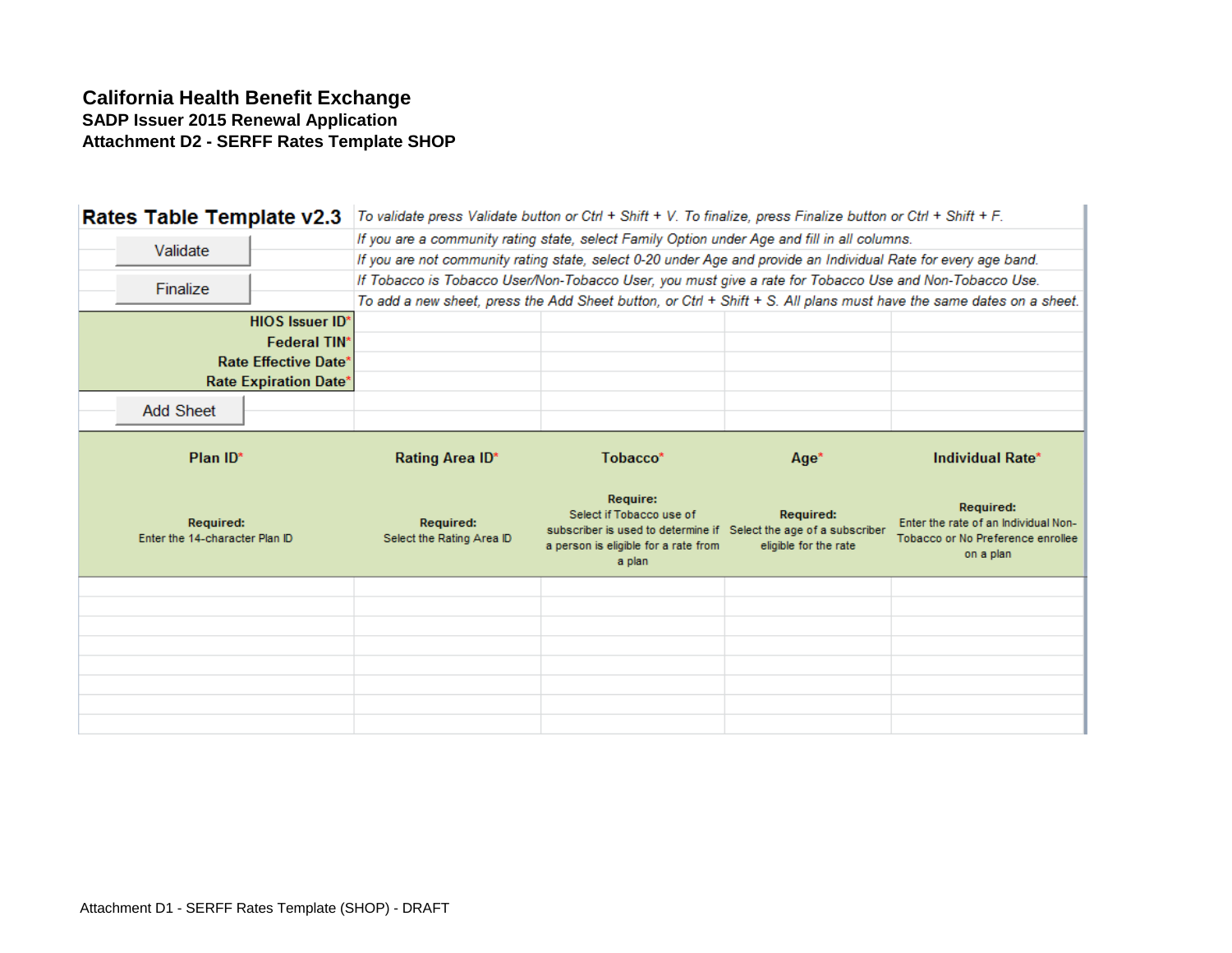#### **California Health Benefit Exchange SADP Issuer 2015 Renewal Application Attachment E - Regulatory Product Filings**

#### **Issuer Name:**

#### **Instructions:**

Please provide the requested details associated with any Regulatory and/or Product filings necessary to obtain approval of products/plans that are to be submitted in response to this application.

| Type of Filing | Regulatory<br>Agency | Regulatory<br><b>Filing Number</b><br>(if applicable) | <b>Product Filing</b><br>Number<br>(if applicable) | Date of<br>Submission | Expected Date<br>for Review /<br>Approval | Amendment<br>Number<br>(If applicable) | <b>Initial Filing</b><br>Date<br>(If applicable) | Comments |
|----------------|----------------------|-------------------------------------------------------|----------------------------------------------------|-----------------------|-------------------------------------------|----------------------------------------|--------------------------------------------------|----------|
|                |                      |                                                       |                                                    |                       |                                           |                                        |                                                  |          |
|                |                      |                                                       |                                                    |                       |                                           |                                        |                                                  |          |
|                |                      |                                                       |                                                    |                       |                                           |                                        |                                                  |          |
|                |                      |                                                       |                                                    |                       |                                           |                                        |                                                  |          |
|                |                      |                                                       |                                                    |                       |                                           |                                        |                                                  |          |
|                |                      |                                                       |                                                    |                       |                                           |                                        |                                                  |          |
|                |                      |                                                       |                                                    |                       |                                           |                                        |                                                  |          |
|                |                      |                                                       |                                                    |                       |                                           |                                        |                                                  |          |
|                |                      |                                                       |                                                    |                       |                                           |                                        |                                                  |          |
|                |                      |                                                       |                                                    |                       |                                           |                                        |                                                  |          |
|                |                      |                                                       |                                                    |                       |                                           |                                        |                                                  |          |
|                |                      |                                                       |                                                    |                       |                                           |                                        |                                                  |          |
|                |                      |                                                       |                                                    |                       |                                           |                                        |                                                  |          |
|                |                      |                                                       |                                                    |                       |                                           |                                        |                                                  |          |
|                |                      |                                                       |                                                    |                       |                                           |                                        |                                                  |          |
|                |                      |                                                       |                                                    |                       |                                           |                                        |                                                  |          |
|                |                      |                                                       |                                                    |                       |                                           |                                        |                                                  |          |
|                |                      |                                                       |                                                    |                       |                                           |                                        |                                                  |          |
|                |                      |                                                       |                                                    |                       |                                           |                                        |                                                  |          |
|                |                      |                                                       |                                                    |                       |                                           |                                        |                                                  |          |
|                |                      |                                                       |                                                    |                       |                                           |                                        |                                                  |          |
|                |                      |                                                       |                                                    |                       |                                           |                                        |                                                  |          |
|                |                      |                                                       |                                                    |                       |                                           |                                        |                                                  |          |
|                |                      |                                                       |                                                    |                       |                                           |                                        |                                                  |          |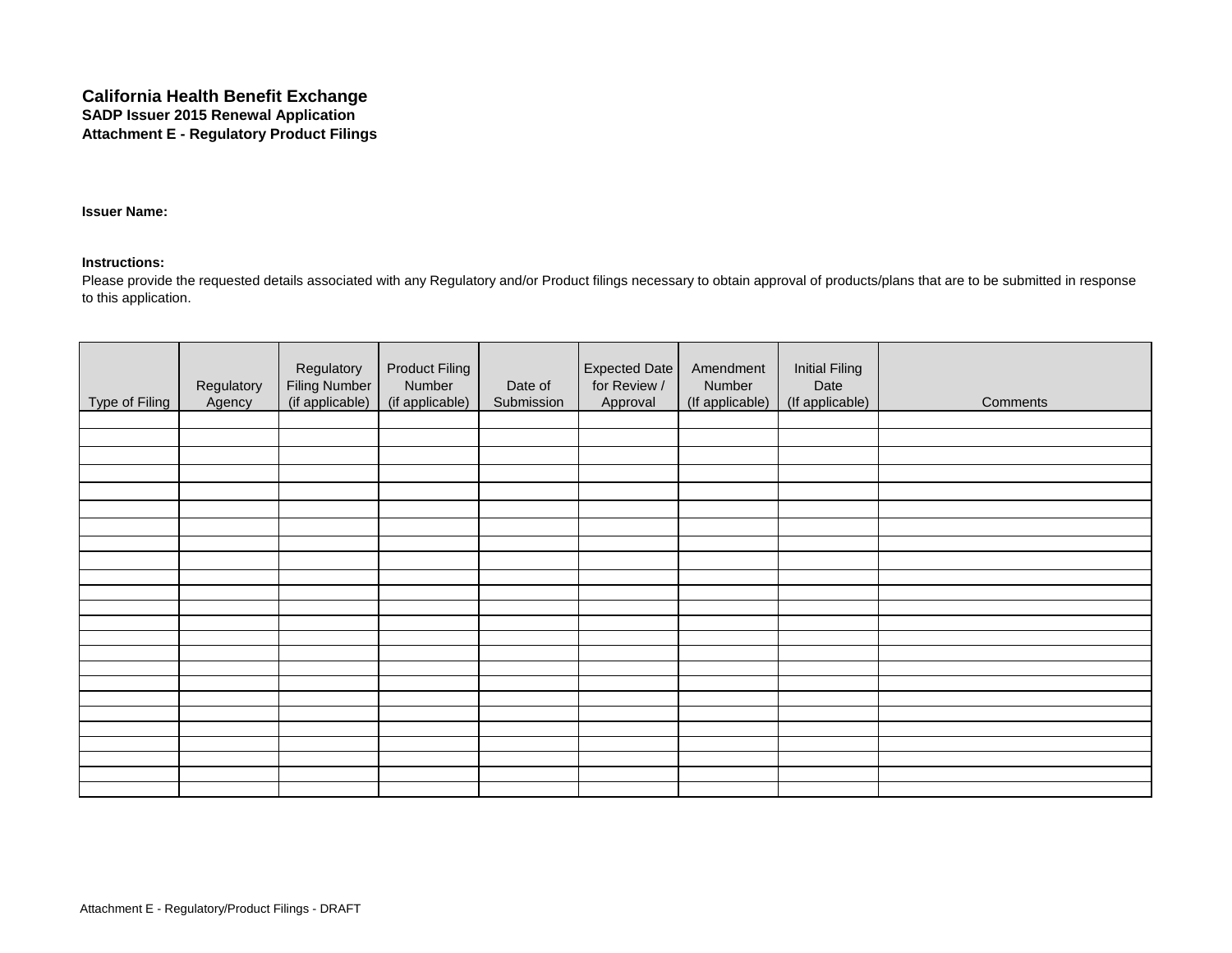#### **California Health Benefit Exchange SADP Issuer 2015 Renewal Application Attachment F - SERFF Plan Benefit Template**

| <b>HIOS Issuer ID*</b>                       | Plans & Benefits Template v1.32                                               |                              |                                | To use this template, please review the user guide and instructions. |                                                   |                       | You will need to save the latest version of the add-in file (PlansBenefitsAddIn.xlam) on your machine. |                                                                                                                      |                   |                                                                                                                                                                               |                               |
|----------------------------------------------|-------------------------------------------------------------------------------|------------------------------|--------------------------------|----------------------------------------------------------------------|---------------------------------------------------|-----------------------|--------------------------------------------------------------------------------------------------------|----------------------------------------------------------------------------------------------------------------------|-------------------|-------------------------------------------------------------------------------------------------------------------------------------------------------------------------------|-------------------------------|
| <b>Issuer State*</b>                         |                                                                               |                              |                                |                                                                      |                                                   |                       |                                                                                                        |                                                                                                                      |                   | To create the cost share variance worksheet and enter the cost sharing amounts for both individual and SHOP (small group) markets, use the Create Cost Share Variances macro. |                               |
| <b>Market Coverage*</b>                      |                                                                               |                              |                                |                                                                      |                                                   |                       | To create additional Benefits Package worksheets, use the Create New Benefits Package macro.           |                                                                                                                      |                   |                                                                                                                                                                               |                               |
| <b>Dental Only Plan*</b>                     |                                                                               |                              |                                |                                                                      |                                                   |                       |                                                                                                        | To populate the benefits on the Benefits Package worksheet with your State EHB Standards, use the Refresh EHB macro. |                   |                                                                                                                                                                               |                               |
| TIN*                                         |                                                                               |                              |                                |                                                                      |                                                   |                       |                                                                                                        |                                                                                                                      |                   |                                                                                                                                                                               |                               |
|                                              |                                                                               |                              | <b>Plan Identifiers</b>        |                                                                      |                                                   |                       |                                                                                                        |                                                                                                                      |                   |                                                                                                                                                                               |                               |
| <b>HIOS Plan ID*</b><br>(Standard Component) | <b>Plan Marketing Name*</b>                                                   | <b>HIOS Product</b><br>$ID*$ | <b>HPID</b>                    | Network ID*                                                          | <b>Service Area</b><br>ID*                        | Formulary ID*         | <b>New/Existing</b><br>Plan?*                                                                          | Plan Type*                                                                                                           |                   | Level of Coverage* Unique Plan Design?* QHP/Non-QHP*                                                                                                                          |                               |
|                                              |                                                                               |                              |                                |                                                                      |                                                   |                       |                                                                                                        |                                                                                                                      |                   |                                                                                                                                                                               |                               |
|                                              |                                                                               |                              |                                |                                                                      |                                                   |                       |                                                                                                        |                                                                                                                      |                   |                                                                                                                                                                               |                               |
|                                              |                                                                               |                              |                                |                                                                      |                                                   |                       |                                                                                                        |                                                                                                                      |                   |                                                                                                                                                                               |                               |
|                                              |                                                                               |                              |                                |                                                                      |                                                   |                       |                                                                                                        |                                                                                                                      |                   |                                                                                                                                                                               |                               |
|                                              |                                                                               |                              |                                |                                                                      |                                                   |                       |                                                                                                        |                                                                                                                      |                   |                                                                                                                                                                               |                               |
|                                              |                                                                               |                              |                                |                                                                      |                                                   |                       |                                                                                                        |                                                                                                                      |                   |                                                                                                                                                                               |                               |
|                                              |                                                                               |                              |                                |                                                                      |                                                   |                       |                                                                                                        |                                                                                                                      |                   |                                                                                                                                                                               |                               |
|                                              |                                                                               |                              |                                |                                                                      |                                                   |                       |                                                                                                        |                                                                                                                      |                   |                                                                                                                                                                               |                               |
|                                              |                                                                               |                              |                                |                                                                      |                                                   |                       |                                                                                                        |                                                                                                                      |                   |                                                                                                                                                                               |                               |
|                                              |                                                                               |                              |                                |                                                                      |                                                   |                       |                                                                                                        |                                                                                                                      |                   |                                                                                                                                                                               |                               |
|                                              |                                                                               |                              |                                |                                                                      |                                                   |                       |                                                                                                        |                                                                                                                      |                   |                                                                                                                                                                               |                               |
|                                              |                                                                               |                              |                                |                                                                      |                                                   |                       |                                                                                                        |                                                                                                                      |                   |                                                                                                                                                                               |                               |
|                                              |                                                                               |                              |                                |                                                                      |                                                   |                       |                                                                                                        |                                                                                                                      |                   |                                                                                                                                                                               |                               |
|                                              | <b>Benefit Information</b>                                                    |                              |                                |                                                                      |                                                   |                       |                                                                                                        | <b>General Information</b>                                                                                           |                   |                                                                                                                                                                               |                               |
|                                              | <b>Benefits</b>                                                               | <b>EHB</b>                   | <b>State</b><br><b>Mandate</b> | Is this Benefit<br>Covered?                                          | Quantitative<br><b>Limit on</b><br><b>Service</b> | <b>Limit Quantity</b> | <b>Limit Unit</b>                                                                                      | <b>Minimum Stay</b>                                                                                                  | <b>Exclusions</b> | <b>Explanation (text</b><br>field)                                                                                                                                            | <b>EHB Variance</b><br>Reason |
|                                              | Primary Care Visit to Treat an Injury or Illness                              |                              |                                |                                                                      |                                                   |                       |                                                                                                        |                                                                                                                      |                   |                                                                                                                                                                               |                               |
|                                              | <b>Specialist Visit</b>                                                       |                              |                                |                                                                      |                                                   |                       |                                                                                                        |                                                                                                                      |                   |                                                                                                                                                                               |                               |
|                                              | <b>Other Practitioner Office Visit (Nurse,</b><br><b>Physician Assistant)</b> |                              |                                |                                                                      |                                                   |                       |                                                                                                        |                                                                                                                      |                   |                                                                                                                                                                               |                               |
|                                              | <b>Outpatient Facility Fee (e.g., Ambulatory</b>                              |                              |                                |                                                                      |                                                   |                       |                                                                                                        |                                                                                                                      |                   |                                                                                                                                                                               |                               |
|                                              | <b>Surgery Center)</b>                                                        |                              |                                |                                                                      |                                                   |                       |                                                                                                        |                                                                                                                      |                   |                                                                                                                                                                               |                               |
|                                              | <b>Outpatient Surgery Physician/Surgical</b><br><b>Services</b>               |                              |                                |                                                                      |                                                   |                       |                                                                                                        |                                                                                                                      |                   |                                                                                                                                                                               |                               |
| <b>DESPERSED BENEFIT BENEFIT AT PLACE</b>    |                                                                               |                              |                                |                                                                      |                                                   |                       |                                                                                                        |                                                                                                                      | T 4 I             |                                                                                                                                                                               | $\mathbb{H}$                  |